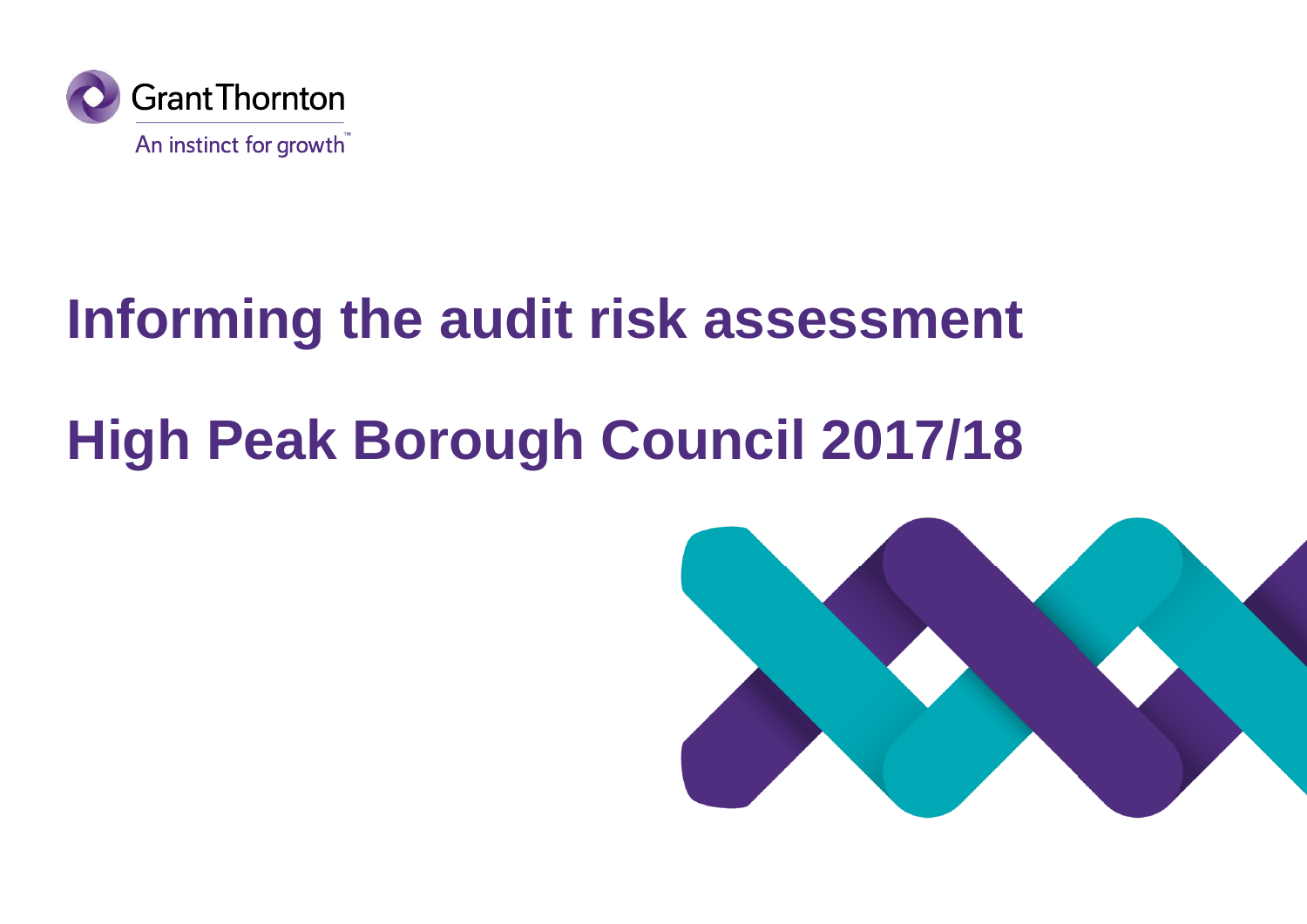### **Contents**

| <b>Purpose</b>                        | 3  |
|---------------------------------------|----|
| Fraud                                 | 4  |
| <b>Fraud risk assessment</b>          | 5  |
| Laws and regulations                  | 9  |
| Impact of laws and regulations        | 10 |
| Going concern                         | 13 |
| Going concern considerations          | 14 |
| <b>Related parties</b>                | 18 |
| <b>Related parties considerations</b> | 19 |
| <b>Accounting estimates</b>           | 22 |
| Appendix A – Accounting estimates     | 24 |

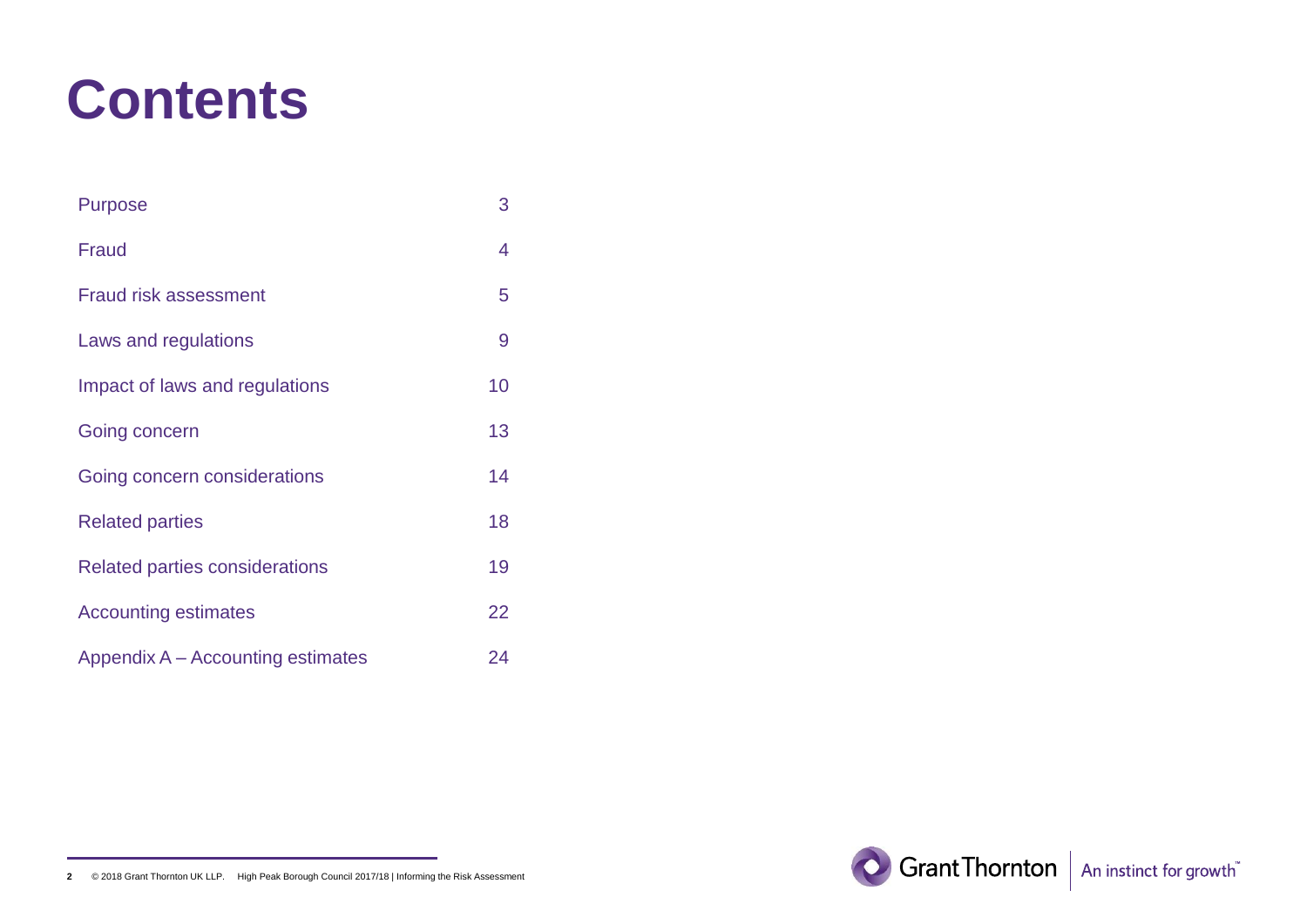### **Purpose**

The purpose of this report is to contribute towards the effective two-way communication between auditors and the Council's Audit Committee, as 'those charged with governance'. The report covers some important areas of the auditor risk assessment where we are required to make inquiries of the Audit and Regulatory Committee under auditing standards.

#### **Background**

Under International Standards on Auditing (UK and Ireland) (ISA(UK&I)) auditors have specific responsibilities to communicate with the Audit Committee. ISA(UK&I) emphasise the importance of two-way communication between the auditor and the Audit Committee and also specify matters that should be communicated.

This two-way communication assists both the auditor and the Audit and Regulatory Committee in understanding matters relating to the audit and developing a constructive working relationship. It also enables the auditor to obtain information relevant to the audit from the Audit and Regulatory Committee and supports the Audit and Regulatory Committee in fulfilling its responsibilities in relation to the financial reporting process.

#### **Communication**

As part of our risk assessment procedures we are required to obtain an understanding of management processes and the Audit and regulatory Committee's oversight of the following areas:

- fraud
- laws and regulations
- going concern
- related parties
- accounting estimates.

This report includes a series of questions on each of these areas and the response we have received from the Council's management. These responses should also reflect arrangements over the Council's group activities.

The Audit and Regulatory Committee should consider whether these responses are consistent with the its understanding and whether there are any further comments it wishes to make.



**<sup>3</sup>** © 2018 Grant Thornton UK LLP. High Peak Borough Council 2017/18 | Informing the Risk Assessment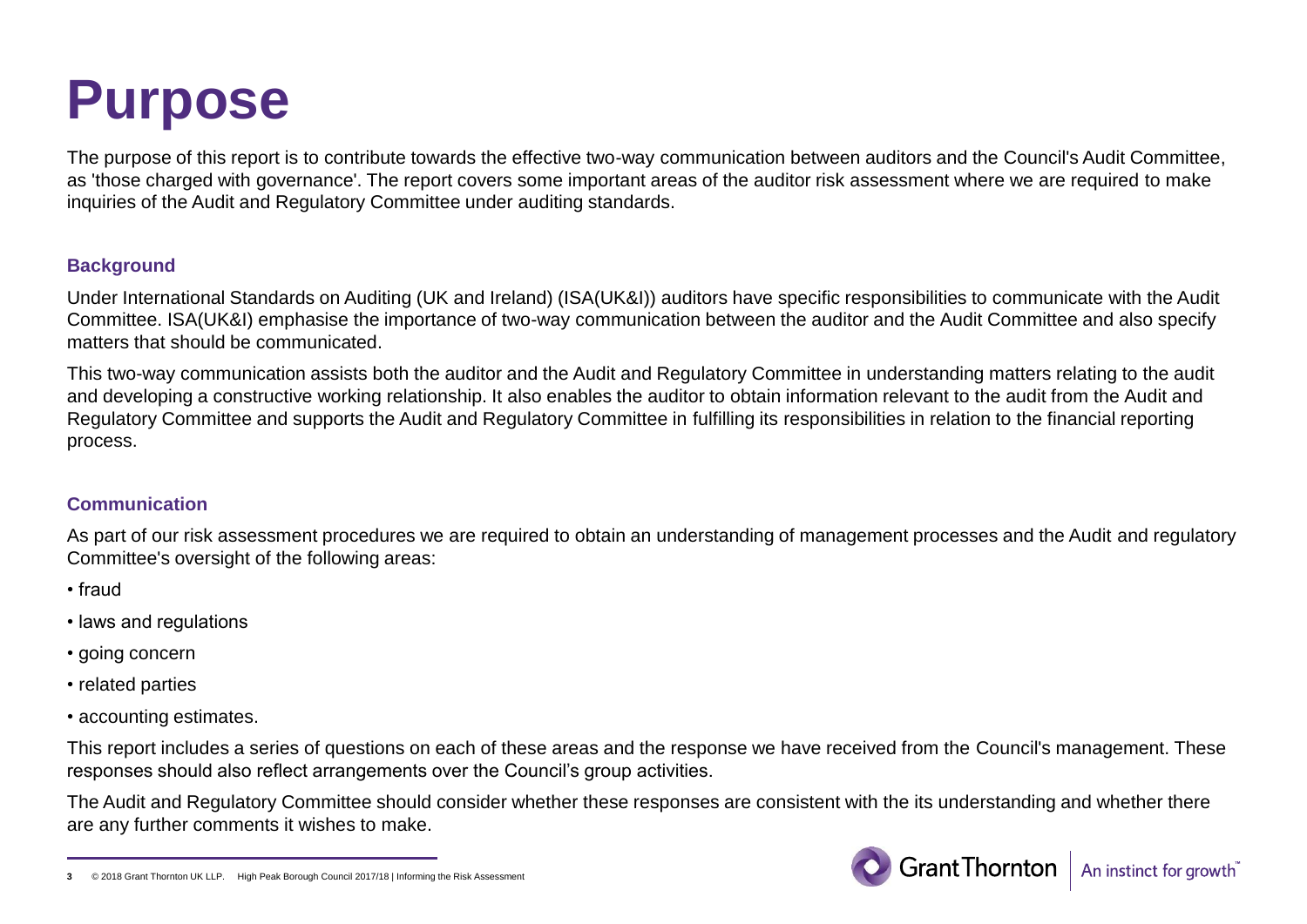

#### **Matters in relation to fraud**

ISA(UK&I)240 covers auditors responsibilities relating to fraud in an audit of financial statements.

The primary responsibility to prevent and detect fraud rests with both the Audit and Regulatory Committee and management. Management, with the oversight of the Audit Committee, needs to ensure a strong emphasis on fraud prevention and deterrence and encourage a culture of honest and ethical behaviour. As part of its oversight, the Audit and Regulatory Committee should consider the potential for override of controls and inappropriate influence over the financial reporting process.

As auditor, we are responsible for obtaining reasonable assurance that the financial statements are free from material misstatement due to fraud or error. We are required to maintain professional scepticism throughout the audit, considering the potential for management override of controls.

As part of our audit risk assessment procedures we are required to consider risks of fraud. This includes considering the arrangements management has put in place with regard to fraud risks including:

- assessment that the financial statements could be materially misstated due to fraud
- process for identifying and responding to risks of fraud, including any identified specific risks
- communication with the Audit and Regulatory Committee regarding its processes for identifying and responding to risks of fraud
- communication to employees regarding business practices and ethical behaviour.

We need to understand how the Audit and Regulatory Committee oversees the above processes. We are also required to make inquiries of both management and the Audit and Regulatory Committee as to their knowledge of any actual, suspected or alleged fraud. These areas have been set out in the fraud risk assessment questions below together with responses from the Council's management.



 $@$  2018 Grant Thornton UK LLP. High Peak Borough Council 2017/18 | Informing the Risk Assessmen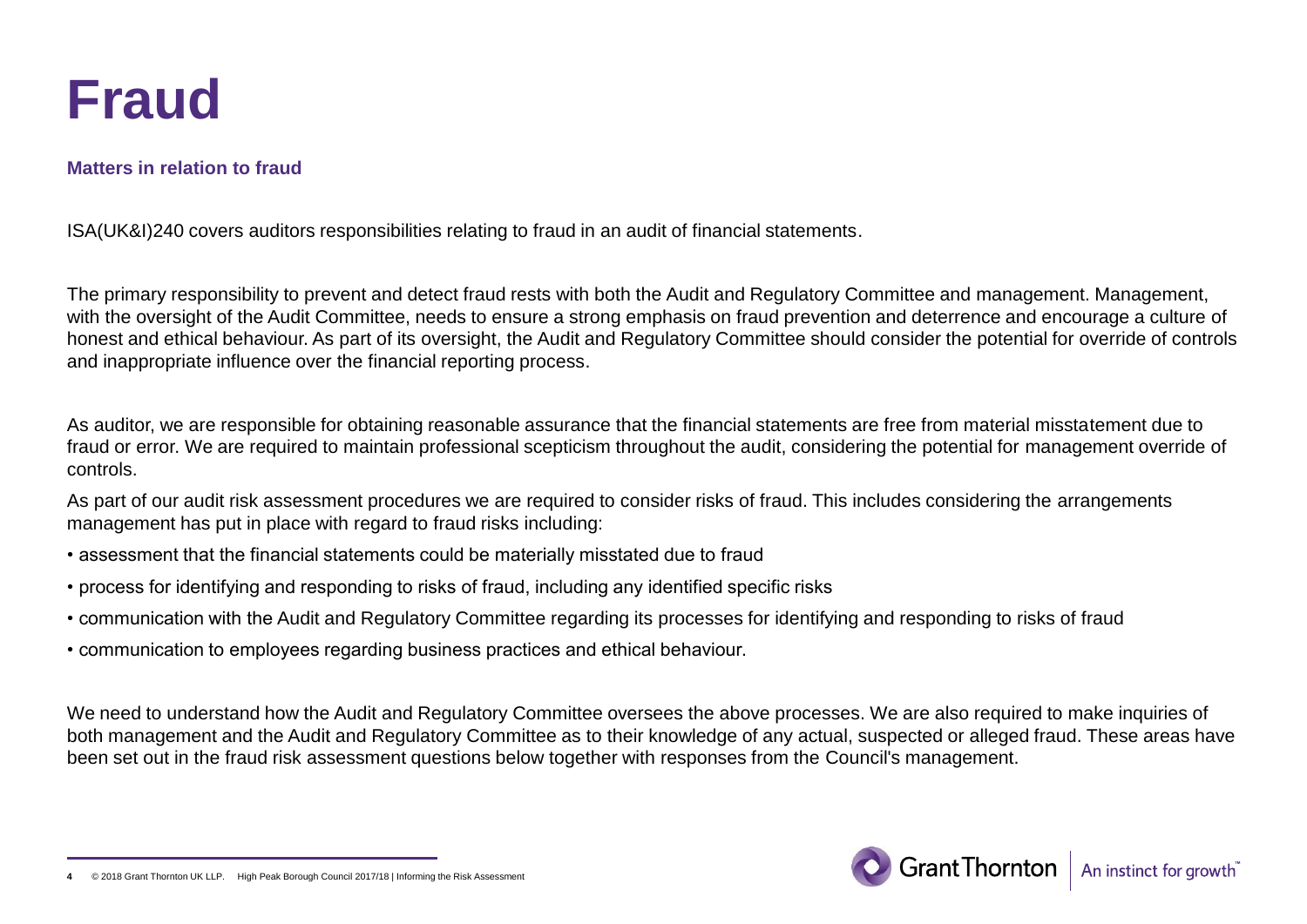| <b>Question</b>                                                                                                                                                                                                         | <b>Management response</b>                                                                                                                                                                                                                                                                                                                                                                                                                                                                                                                                                                                                          |
|-------------------------------------------------------------------------------------------------------------------------------------------------------------------------------------------------------------------------|-------------------------------------------------------------------------------------------------------------------------------------------------------------------------------------------------------------------------------------------------------------------------------------------------------------------------------------------------------------------------------------------------------------------------------------------------------------------------------------------------------------------------------------------------------------------------------------------------------------------------------------|
| Has the Council assessed the risk of material<br>misstatement in the financial statements due<br>to fraud?<br>What are the results of this process?                                                                     | Yes. The underlying management processes are primarily as described in the Annual<br>Governance Statement, which is published alongside the Statement of Accounts.<br>These are strengthened by additional procedures specific to the Statement of Accounts.<br>For example, the Chief Finance Officer / Finance & Procurement Manager undertakes a<br>detailed review of the draft Statement of Accounts and will not issue a certificate until<br>satisfactory answers and assurances have been provided.<br>We conclude that there is no significant risk of material misstatement in the Statement of<br>Accounts due to fraud. |
| How is the Audit and Regulatory Committee<br>satisfied that the overall control environment is<br>robust? In particular, what processes does the<br>Council have in place to identify and respond<br>to risks of fraud? | There are a number of policies and procedures in place including an Counter Fraud &<br>Corruption Strategy, RIPA Policy & Procedures, Whistleblowing Policy, risk management<br>arrangements set out in the risk management policy, strategy and process, participation in<br>the NFI.<br>Internal Audit is also 'good practice compliant' and has a proven track record in planning<br>audit work to take account of fraud risks and responding appropriately to fraud risks in the<br>organisation and enhancing controls to protect against the risk of fraud (e.g. procurement<br>arrangements).                                |
| Have any specific fraud risks, or areas with a<br>high risk of fraud, been identified and what has<br>been done to mitigate these risks?                                                                                | No specific fraud risks or areas with a high risk of fraud have been identified. However, the<br>Council is always vigilant to the threat of fraud and Internal Audit work is planned to<br>highlight the threat of potential fraud.                                                                                                                                                                                                                                                                                                                                                                                                |
| Are internal controls, including segregation of<br>duties, in place and operating effectively?<br>If not, where are the risk areas and what<br>mitigating actions have been taken?                                      | Overall internal controls work effectively and Internal Audit report on ineffective controls<br>which are corrected by management.                                                                                                                                                                                                                                                                                                                                                                                                                                                                                                  |



**5** © 2018 Grant Thornton UK LLP. High Peak Borough Council 2017/18 | Informing the Risk Assessment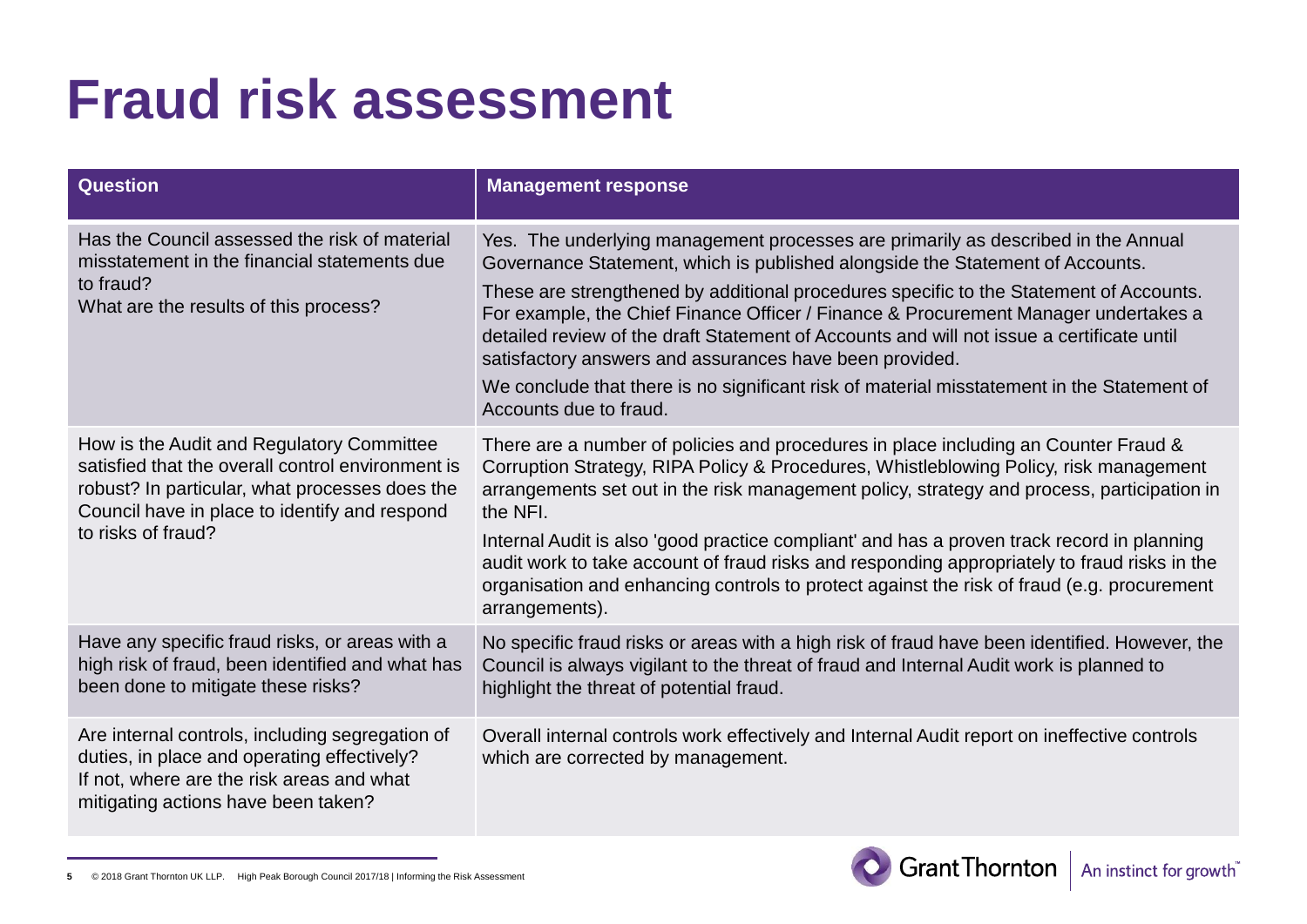| <b>Question</b>                                                                                                                                                                                                                                                                         | <b>Management response</b>                                                                                                                                                                                                                                                                                                                                                                                                                                                                                                                                                                                                                                                                                                                                                                                                                                                                                                                                                                                                                                                 |
|-----------------------------------------------------------------------------------------------------------------------------------------------------------------------------------------------------------------------------------------------------------------------------------------|----------------------------------------------------------------------------------------------------------------------------------------------------------------------------------------------------------------------------------------------------------------------------------------------------------------------------------------------------------------------------------------------------------------------------------------------------------------------------------------------------------------------------------------------------------------------------------------------------------------------------------------------------------------------------------------------------------------------------------------------------------------------------------------------------------------------------------------------------------------------------------------------------------------------------------------------------------------------------------------------------------------------------------------------------------------------------|
| Are there any areas where there is a potential<br>for override of controls or inappropriate<br>influence over the financial reporting process<br>(for example because of undue pressure to<br>achieve financial targets)?                                                               | Not significantly. Financial and operational targets are an important part of the<br>management process. However, a strong corporate commitment to appropriate ethical<br>behaviour outweighs any pressure to meet targets.                                                                                                                                                                                                                                                                                                                                                                                                                                                                                                                                                                                                                                                                                                                                                                                                                                                |
| How does the Audit and Regulatory<br>Committee exercise oversight over<br>management's processes for identifying and<br>responding to risks of fraud and breaches of<br>internal control?<br>What arrangements are in place to report<br>fraud issues and risks to the Audit Committee? | The Audit and Regulatory Committee provides oversight through:<br>Review and approval of policies and procedures including an Counter Fraud &<br>Corruption Strategy, Regulation of Investigatory Powers Act and Whistleblowing Policy;<br>Review of risk management arrangements set out in the risk management policy,<br>strategy and process;<br>Review of Internal Audit progress reports;<br>Review of Internal Audit Annual Report, which includes the opinion on the control<br>environment;<br>Receiving periodic updates on the outcome of any fraud investigative work;<br>Receiving updates on actions taken to enhance controls and protect against the risk of<br>fraud e.g. procurement arrangements; and<br>Consideration of reports from External Audit and any action plans setting out<br>recommendations made.<br>Procedures dictate that the Chair of the Audit and Regulatory Committee is informed of<br>any matters of actual, suspected or alleged fraud (with notification to the Audit and<br>Regulatory Committee subject to confidentiality). |

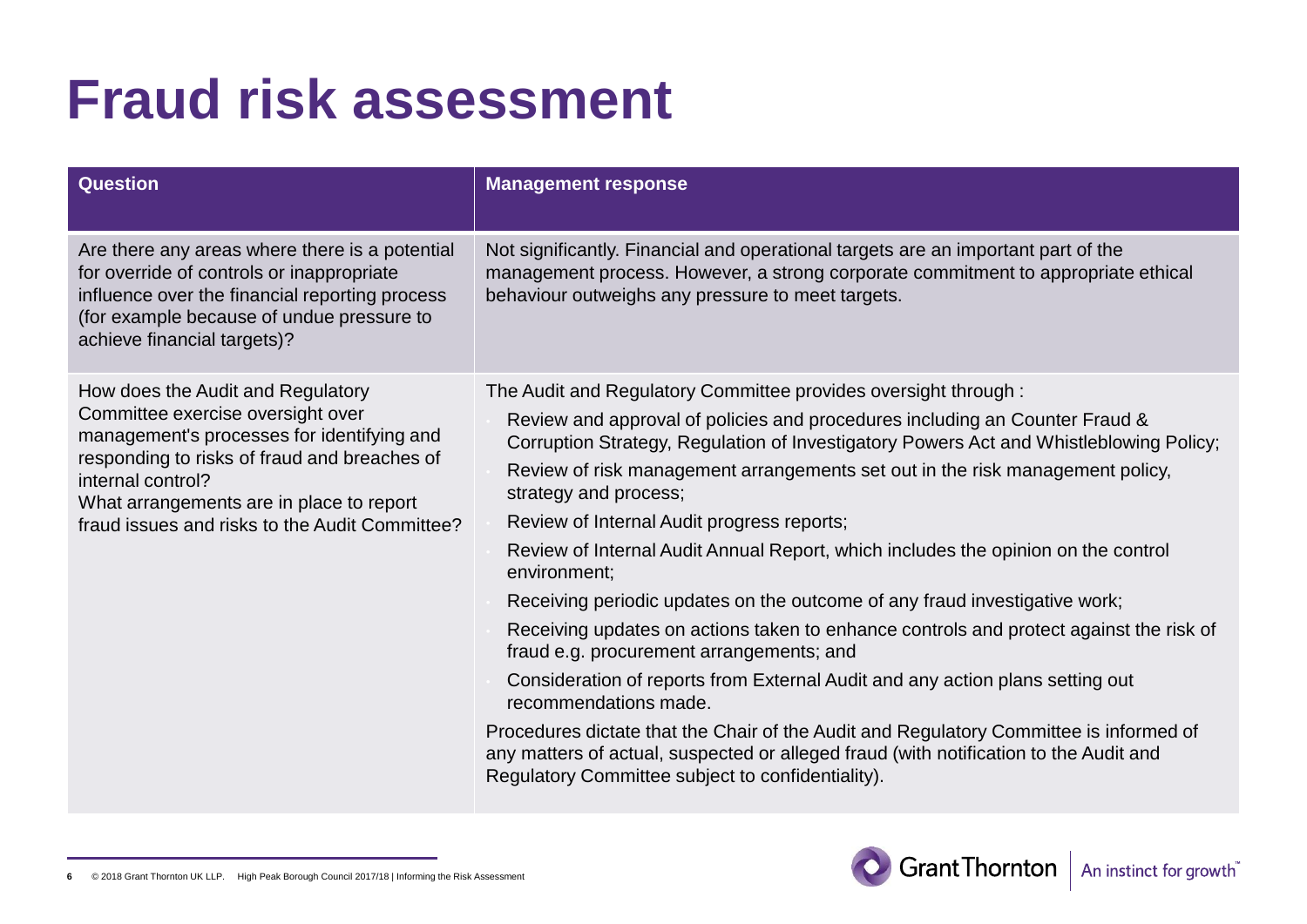| <b>Question</b>                                                                                                                                                                 | <b>Management response</b>                                                                                                                                                                                                                                                                                                                                                                                                       |
|---------------------------------------------------------------------------------------------------------------------------------------------------------------------------------|----------------------------------------------------------------------------------------------------------------------------------------------------------------------------------------------------------------------------------------------------------------------------------------------------------------------------------------------------------------------------------------------------------------------------------|
| How does the Council communicate and<br>encourage ethical behaviour of its staff and<br>contractors?                                                                            | There are a number of policies and procedures in place which are reviewed and approved<br>by the Standards Committee including the Ethical Framework (inc. Code of Corporate<br>Governance), a Staff Code of Conduct, Registers for Interests and Gifts & Hospitality.<br>Such policies and procedures are the subject of a detailed communications process, which<br>includes extensive coverage during induction and training. |
| How do you encourage staff to report their<br>concerns about fraud? Have any significant<br>issues been reported?                                                               | The Council has a well publicised Whistleblowing Policy. No significant issues have been<br>reported.                                                                                                                                                                                                                                                                                                                            |
| Are you aware of any related party<br>relationships or transactions that could give rise<br>to risks of fraud?                                                                  | Not aware of any related party relationships or transactions that could give rise to<br>instances of fraud. Monitoring and controls in place mitigate the risk.                                                                                                                                                                                                                                                                  |
| Are you aware of any instances of actual,<br>suspected, or alleged fraud either within the<br>Council as a whole or within specific<br>departments since 1 April 2017?          | Confirmation from the Monitoring Officer, Chief Financial Officer (CFO), Audit Manager,<br>Legal & Elections Services Manager and Finance and Procurement Manager has been<br>obtained that no significant frauds have been identified during 2017/18.                                                                                                                                                                           |
| Are you aware of any whistleblower reports or<br>reports under the Bribery Act since 1 April<br>2017?<br>If so how does the Audit and Regulatory<br>Committee respond to these? | <b>No</b>                                                                                                                                                                                                                                                                                                                                                                                                                        |



**<sup>7</sup>** © 2018 Grant Thornton UK LLP. High Peak Borough Council 2017/18 | Informing the Risk Assessment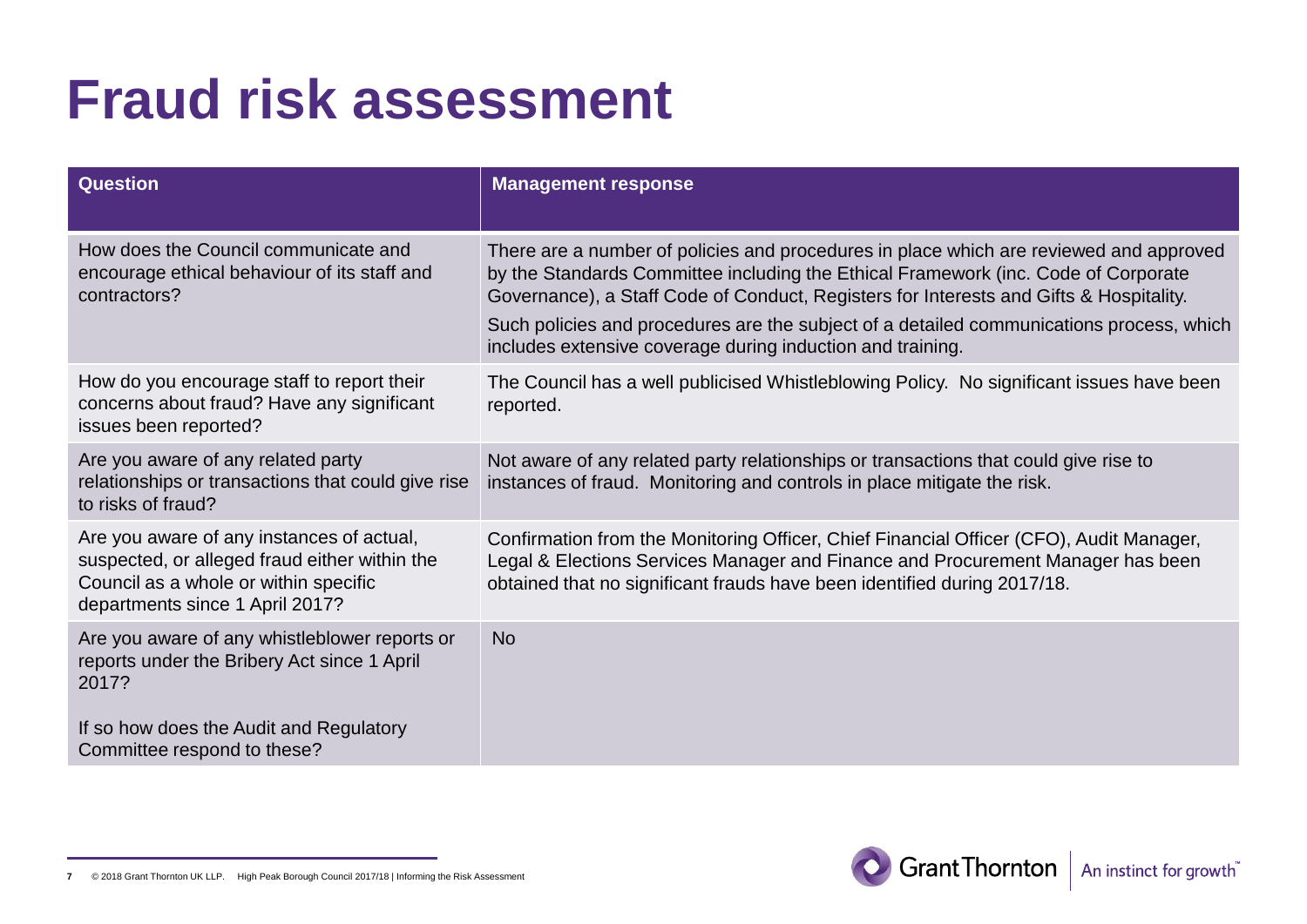| <b>Question</b>                                                               | <b>Management response</b>                                                                                                                                                                                                                                                                                                                                                                                                                        |
|-------------------------------------------------------------------------------|---------------------------------------------------------------------------------------------------------------------------------------------------------------------------------------------------------------------------------------------------------------------------------------------------------------------------------------------------------------------------------------------------------------------------------------------------|
| How does the Council protect itself against<br>Fraud in its Group activities? | Alliance Environmental Services Limited [AES] : this joint operation with Staffordshire<br>Moorlands District Council and ANSA Environmental Services Limited (trading arm of<br>Cheshire East Unitary Council) is required to produce audited accounts for consolidation<br>in the Authority's financial statements. Both the audit opinion and consolidation process<br>provide assurance as to the financial controls within the organisation. |
|                                                                               | The Services Operating Agreement imposes a number of obligations on AES:<br>- To hold Monthly meetings with representatives of the Council to address operational<br>matters                                                                                                                                                                                                                                                                      |
|                                                                               | - To prepare Statements for inclusion in the Quarterly Financial Performance reports<br>presented to Corporate Select                                                                                                                                                                                                                                                                                                                             |
|                                                                               | To produce on demand written summaries of costs<br>- To maintain open book accounting, allowing reasonable access to officer's of the<br>Council                                                                                                                                                                                                                                                                                                  |
|                                                                               | To allow reasonable access to the Authority's auditors both internal and external.<br>$\blacksquare$                                                                                                                                                                                                                                                                                                                                              |
|                                                                               | Further assurance is provided by Council officers holding two of the five directorships that<br>make up the AES Board. The board meets 10 times per year and all significant decisions<br>of AES are subject to the unanimous agreement of all directors.                                                                                                                                                                                         |
|                                                                               | Internal Audit is 'good practice compliant' and has a proven track record in planning audit<br>work to take account of fraud risks and responding appropriately to fraud risks in the<br>organisation and enhancing controls to protect against the risk of fraud.                                                                                                                                                                                |

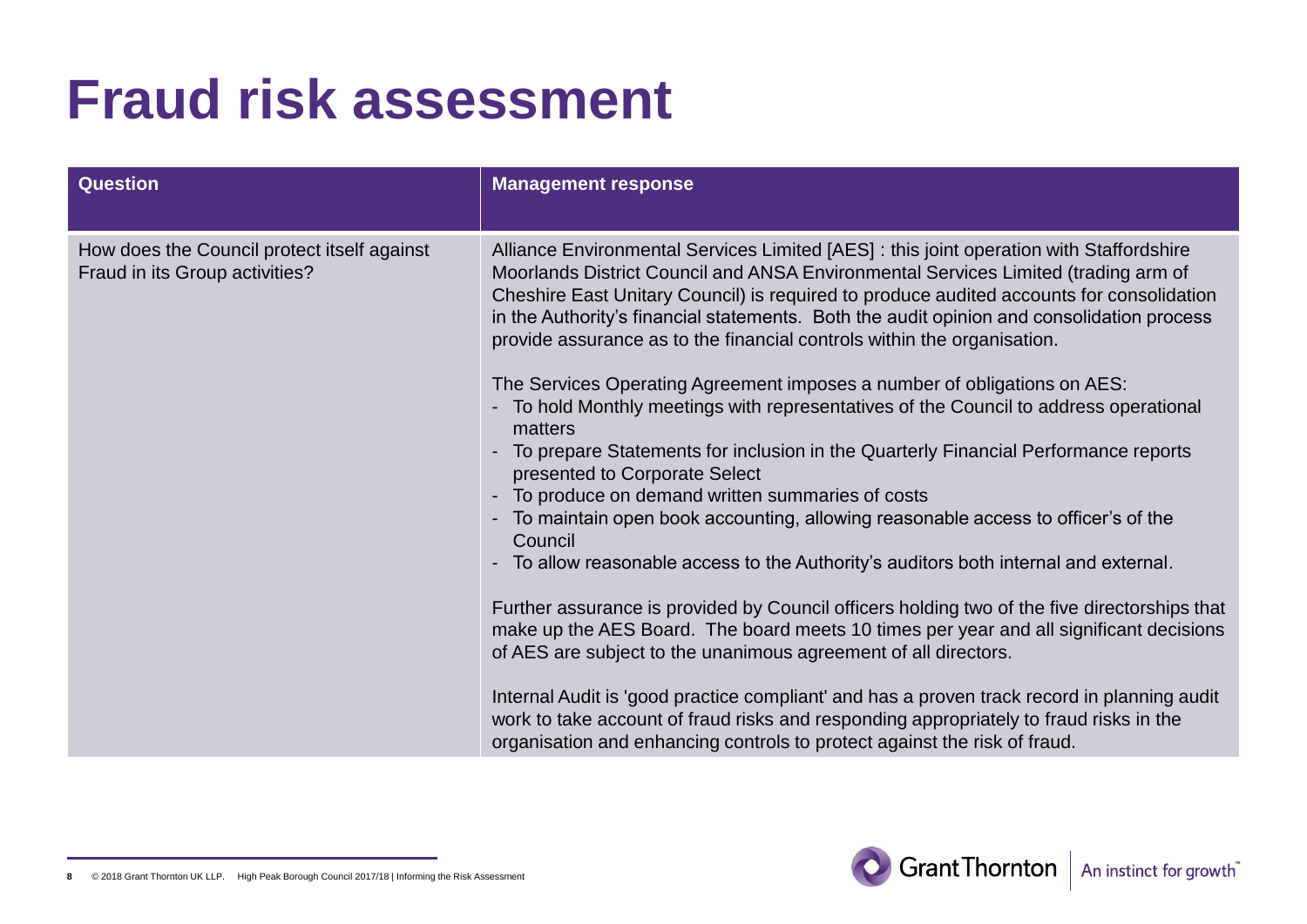## **Laws and regulations**

#### **Matters in relation to laws and regulations**

ISA(UK&I)250 requires us to consider the impact of laws and regulations in an audit of the financial statements.

Management, with the oversight of the Audit and Regulatory Committee, is responsible for ensuring that the Council's operations are conducted in accordance with laws and regulations including those that determine amounts in the financial statements.

As auditor, we are responsible for obtaining reasonable assurance that the financial statements are free from material misstatement due to fraud or error, taking into account the appropriate legal and regulatory framework. As part of our risk assessment procedures we are required to make inquiries of management and the Audit and Regulatory Committee as to whether the entity is in compliance with laws and regulations. Where we become aware of information of non-compliance or suspected non-compliance we need to gain an understanding of the noncompliance and the possible effect on the financial statements.

Risk assessment questions have been set out overleaf together with responses from management.



**<sup>9</sup>** © 2018 Grant Thornton UK LLP. High Peak Borough Council 2017/18 | Informing the Risk Assessment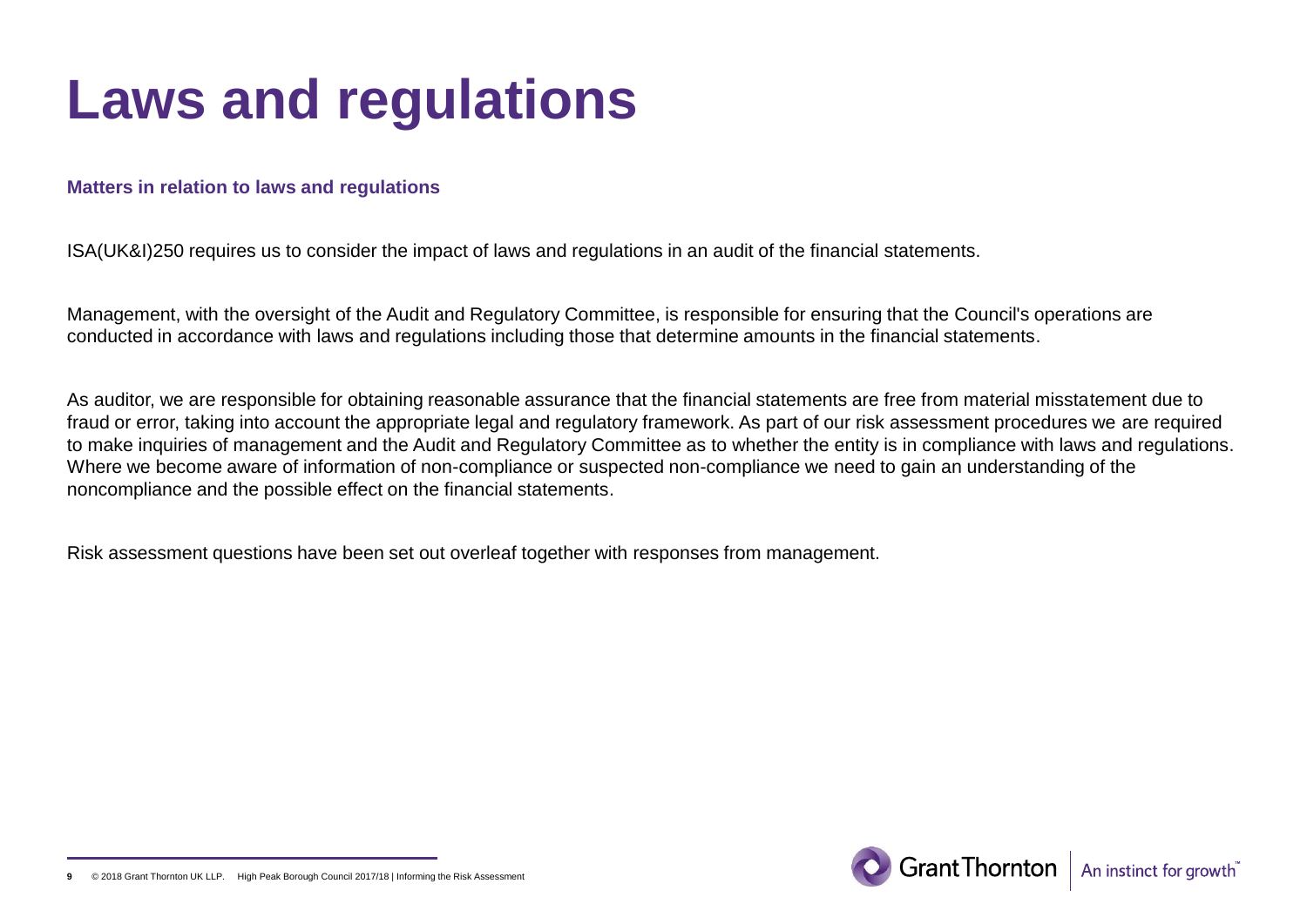# **Impact of laws and regulations**

| <b>Question</b>                                                                                                                            | <b>Management response</b>                                                                                                                                                                                                                                                                                                                                                                                                                                                                                                                    |
|--------------------------------------------------------------------------------------------------------------------------------------------|-----------------------------------------------------------------------------------------------------------------------------------------------------------------------------------------------------------------------------------------------------------------------------------------------------------------------------------------------------------------------------------------------------------------------------------------------------------------------------------------------------------------------------------------------|
| What arrangements does the Council have<br>in place to prevent and detect non-<br>compliance with laws and regulations?                    | The operation of the statutory officer roles (Head of Paid Services, Monitoring Officer and<br>Chief Financial Officer) help to ensure compliance with laws and regulations. For example,<br>the Monitoring Officer has the authority to report to Council if he considers that any proposal,<br>decision or omission would give rise to unlawfulness or maladministration, thereby stopping<br>the proposal or decision being implemented until the report has been considered.<br>Legal implications are outlined in all committee reports. |
| How does management gain assurance that<br>all relevant laws and regulations have been<br>complied with?                                   | The operation of the statutory officer roles (Head of Paid Services, Monitoring Officer and<br>Chief Financial Officer) help to provide assurance that laws and regulations are complied<br>with.<br>The Internal Audit service operates to the standards set out in the "Public Sector Internal<br>Audit Standards" and the Internal Audit Plan specifically considers compliance with laws and<br>regulations.<br>The Council has a well publicised Whistleblowing Policy.                                                                  |
| How is the Audit and Regulatory Committee<br>provided with assurance that all relevant<br>laws and regulations have been complied<br>with? | The Chief Financial Officer attends Audit and Regulatory committee meetings to respond to<br>members enquiries.<br>Standard reporting formats requires that legal implications are outlined in all committee<br>reports.<br>The Audit Manager has a number of alternative reporting lines in the event of breach of law or<br>regulation, including a right to meet privately with the Chair of the Audit and Regulatory<br>Committee or the Committee in full, should the situation determine such an approach<br>necessary.                 |

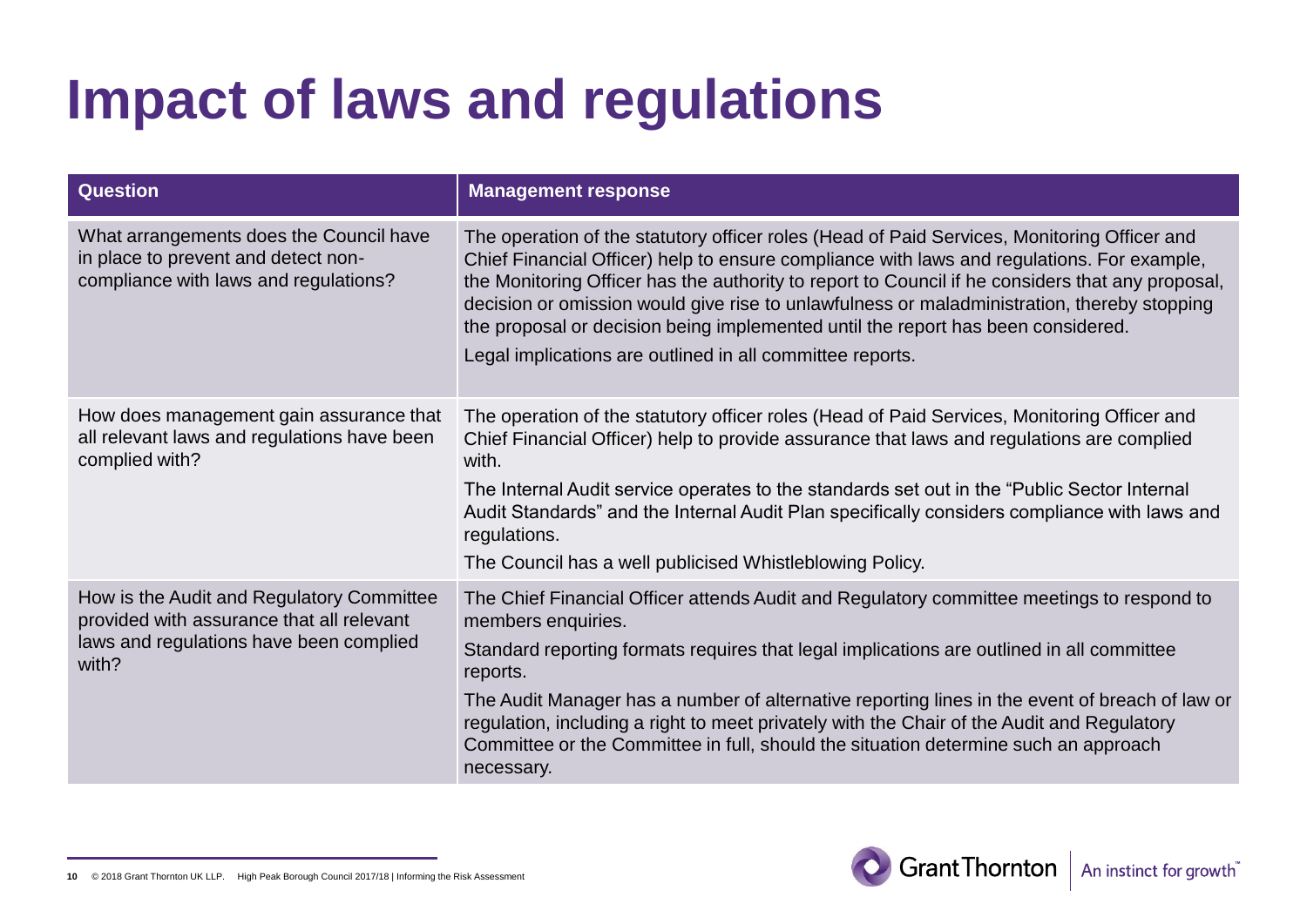# **Impact of laws and regulations**

| <b>Question</b>                                                                                                                                                                                               | <b>Management response</b>                                                                                                                                                                                                                                                                                                                                                                                                                                                                                                                                                                             |
|---------------------------------------------------------------------------------------------------------------------------------------------------------------------------------------------------------------|--------------------------------------------------------------------------------------------------------------------------------------------------------------------------------------------------------------------------------------------------------------------------------------------------------------------------------------------------------------------------------------------------------------------------------------------------------------------------------------------------------------------------------------------------------------------------------------------------------|
| Have there been any instances of non-<br>compliance or suspected non-compliance<br>with law and regulations since 1 April<br>2017, or earlier with an on-going impact on<br>the 2017/18 financial statements? | Confirmation from the Monitoring Officer, Chief Financial Officer (CFO), Audit Manager, Legal &<br>Elections Services Manager and Finance and Procurement Manager has been obtained that<br>no instances of non-compliance or suspected non-compliance with laws and regulations have<br>been identified during 2017/18.                                                                                                                                                                                                                                                                               |
| What arrangements does the Council have<br>in place to identify, evaluate and account<br>for litigation or claims?                                                                                            | The Council has embedded systems and procedures in place to deal with litigation and claims<br>as they emerge (e.g. the "Link Officer" in respect of Ombudsman issues).<br>At year end, additional procedures ensure that any such items are reflected in the financial<br>statements if appropriate. This is incorporated within closedown procedures and includes<br>specific enquiries of all senior management with a particular emphasis on the Legal & Elections<br>Services Manager, the Insurance Officer and the Head of Customer Services (responsible for<br>the Ombudsman related issues). |
| Is there any actual or potential litigation or<br>claims that would affect the financial<br>statements?                                                                                                       | Areas of litigation are reported in the Statements where their impact is considered material or<br>significant to the readers of the statements and the outturn itself.                                                                                                                                                                                                                                                                                                                                                                                                                                |
| Have there been any reports from other<br>regulatory bodies, such as HM Revenues<br>and Customs which indicate<br>noncompliance?                                                                              | No.                                                                                                                                                                                                                                                                                                                                                                                                                                                                                                                                                                                                    |



**<sup>11</sup>** © 2018 Grant Thornton UK LLP. High Peak Borough Council 2017/18 | Informing the Risk Assessment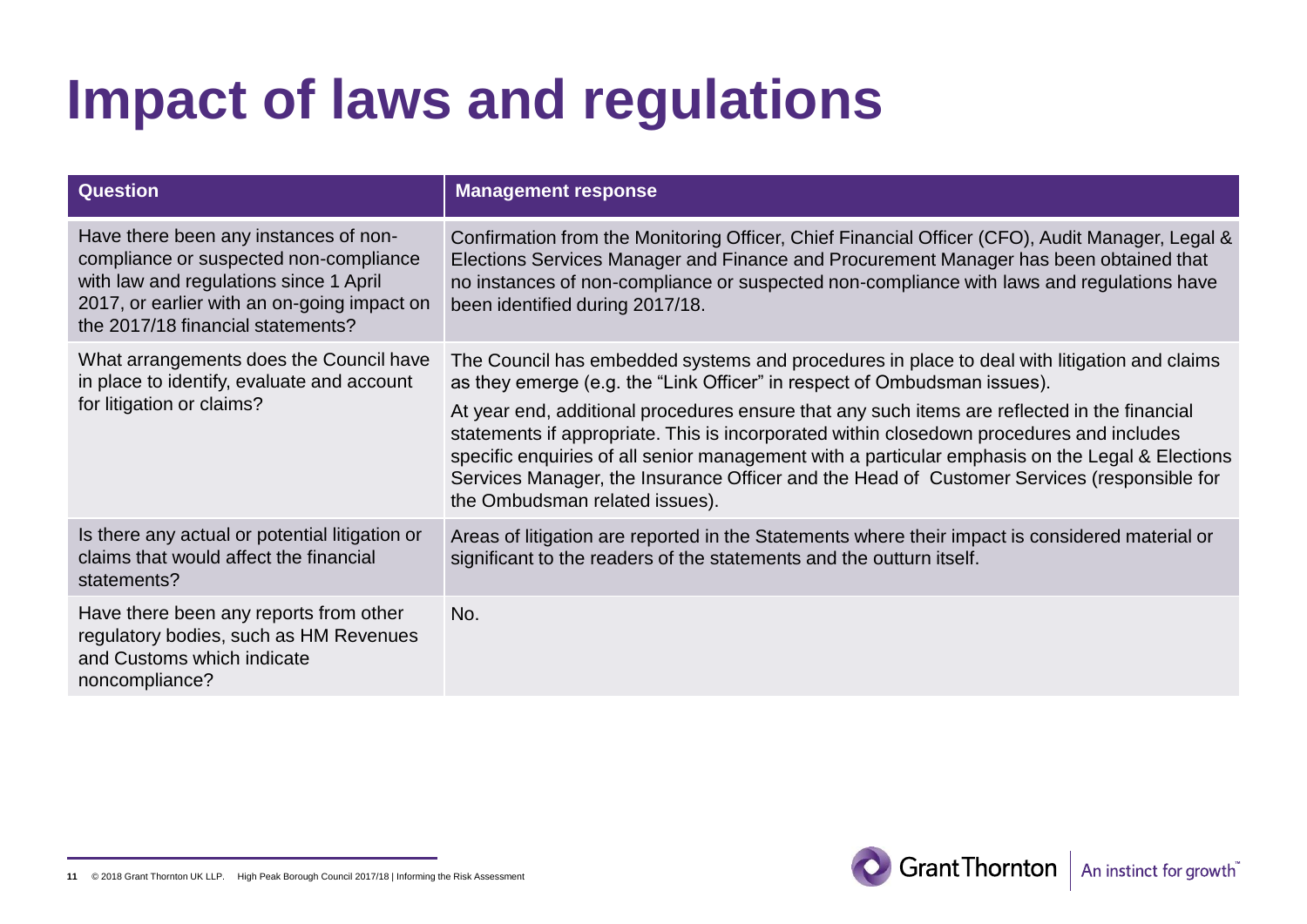# **Impact of laws and regulations**

| <b>Question</b>                                                                                                                                        | <b>Management response</b>                                                                                                                                                                                                                                                                                                                                                                                                                                                                                                                                                                                                                                                                                                                                                                                                                                                                                                                                                                     |
|--------------------------------------------------------------------------------------------------------------------------------------------------------|------------------------------------------------------------------------------------------------------------------------------------------------------------------------------------------------------------------------------------------------------------------------------------------------------------------------------------------------------------------------------------------------------------------------------------------------------------------------------------------------------------------------------------------------------------------------------------------------------------------------------------------------------------------------------------------------------------------------------------------------------------------------------------------------------------------------------------------------------------------------------------------------------------------------------------------------------------------------------------------------|
| What arrangements does the Council have<br>in place to prevent and detect non-<br>compliance with laws and regulations<br>within its Group activities? | Alliance Environmental Services Limited [AES] : this joint operation with Staffordshire<br>Moorlands District Council and ANSA Environmental Services Limited (trading arm of<br>Cheshire East Unitary Council) is required to produce audited accounts for consolidation in<br>the Authority's financial statements. Both the audit opinion and consolidation process provide<br>assurance as to compliance within the organisation.<br>To facilitate the Authority in preventing and detecting non-compliance with laws and<br>regulations the Operating Agreement imposes a number of obligations on AES:<br>- To hold Monthly meetings with representatives of the Council to address operational<br>matters<br>- To prepare Statements for inclusion in the Quarterly Financial Performance reports<br>presented to Corporate Select.<br>- To produce on demand written summaries of costs.<br>- To maintain open book accounting, allowing reasonable access to officer's of the Council |
|                                                                                                                                                        | - To allow reasonable access to the Authority's auditors both internal and external.<br>Further assurance is provided by Council officers holding two of the five directorships that<br>make up the AES Board. The board meets 10 times per year and all significant decisions of                                                                                                                                                                                                                                                                                                                                                                                                                                                                                                                                                                                                                                                                                                              |
|                                                                                                                                                        | AES are subject to the unanimous agreement of all directors.                                                                                                                                                                                                                                                                                                                                                                                                                                                                                                                                                                                                                                                                                                                                                                                                                                                                                                                                   |

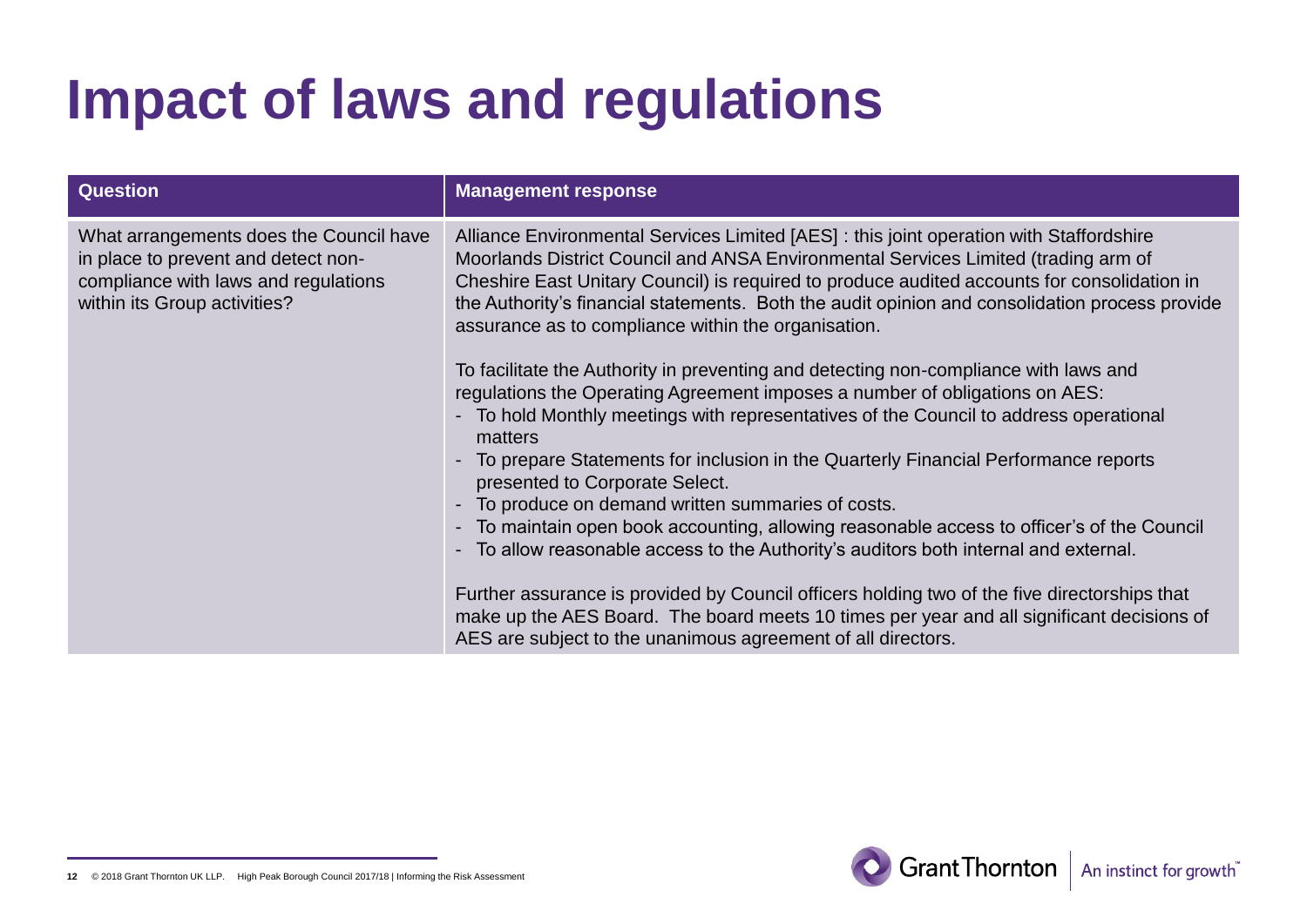# **Going concern**

#### **Matters in relation to going concern**

ISA(UK&I)570 covers auditor responsibilities in the audit of financial statements relating to management's use of the going concern assumption in the financial statements.

Going concern is a fundamental principle in the preparation of financial statements. Under the going concern assumption, a Council is viewed as continuing in operation for the foreseeable future with no necessity of liquidation or ceasing trading. Accordingly, the Council's assets and liabilities are recorded on the basis that assets will be realised and liabilities discharged in the normal course of business.

The code of practice on local authority accounting requires an authority's financial statements to be prepared on a going concern basis.

Although the Council is not subject to the same future trading uncertainties as private sector entities, consideration of the key features of the going concern provides an indication of the Council's financial resilience and is good practice.

As auditor, we are responsible for considering the appropriateness of use of the going concern assumption in preparing the financial statements and to consider whether there are material uncertainties about the Council's ability to continue as a going concern that need to be disclosed in the financial statements. We discuss the going concern assumption with management and review the Council's financial and operating performance.

Going concern considerations are set out overleaf and management has provided its response.



<sup>© 2018</sup> Grant Thornton UK LLP. High Peak Borough Council 2017/18 | Informing the Risk Assessmen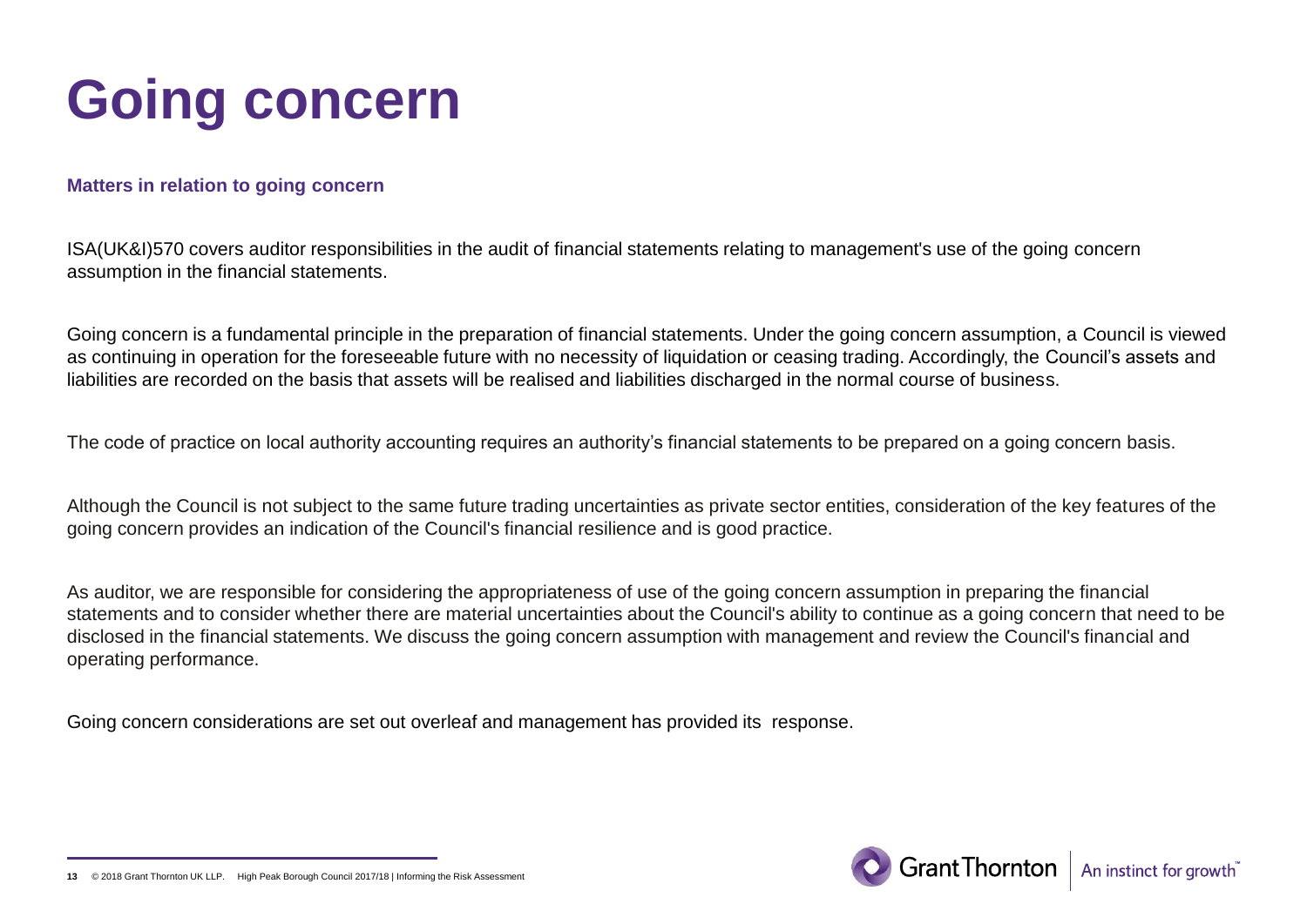| <b>Question</b>                                                                                                                                                                                                                                                    | <b>Management response</b>                                                                                                                                                                                                                                                                                                                                                                                                                                                                                                                                                                                                                                                                                                                                                                                                                                                                                                                                                                                               |
|--------------------------------------------------------------------------------------------------------------------------------------------------------------------------------------------------------------------------------------------------------------------|--------------------------------------------------------------------------------------------------------------------------------------------------------------------------------------------------------------------------------------------------------------------------------------------------------------------------------------------------------------------------------------------------------------------------------------------------------------------------------------------------------------------------------------------------------------------------------------------------------------------------------------------------------------------------------------------------------------------------------------------------------------------------------------------------------------------------------------------------------------------------------------------------------------------------------------------------------------------------------------------------------------------------|
| Does the Council have procedures in place to<br>assess the Council's ability to continue as a<br>going concern?                                                                                                                                                    | Yes. There is a firmly embedded Financial Planning process, which includes a rolling<br>four year Medium-Term Financial Plan that is updated two times annually. In addition a<br>30 year business plan is maintained and continually updated for the Housing Revenue<br>Account. Other features include CFO assessments and statements regarding budget<br>estimates and the adequacy of reserves and balances.                                                                                                                                                                                                                                                                                                                                                                                                                                                                                                                                                                                                         |
| Is management aware of the existence of other<br>events or conditions that may cast doubt on the<br>Council's ability to continue as a going concern?                                                                                                              | No. All such known events are systematically mitigated. For example, budget deficits<br>are primarily addressed through a well developed approach towards the achievement of<br>efficiency savings, which has a proven track record of success.<br>In response to the Government 4 year revenue support grant settlement, we submitted<br>an efficiency plan outlining how the Council will be addressing financial pressures in<br>accepting the settlement offer (attached to the November 2016 MTFP). Additionally, we<br>presented a new four year efficiency programme to coincide with the 2017/18 Budget<br>and updated MTFP presented in February 2018 to outline plans to meet the budget<br>deficit – for both the general fund and the HRA.<br>A review of the Council's HRA business plan is continuing to ensure the impact of the<br>Government rent reduction announcement is mitigated over the 30 year plan and a<br>number of reports have been presented to the HRA working group throughout 2017/18. |
| Are arrangements in place to report the going<br>concern assessment to the Audit Committee?<br>How has the Audit and Regulatory Committee<br>satisfied itself that it is appropriate to adopt the<br>going concern basis in preparing the financial<br>statements? | No explicit statement is presented to Audit and Regulatory Committee, however, the<br>Committee scrutinises the treasury function and so is aware of the liquidity and funding<br>position of the Authority.<br>For the 2017/18 presentation of the Statement of Accounts, a going concern assessment<br>will be reported with reference to the approved Medium Term Financial Plan.                                                                                                                                                                                                                                                                                                                                                                                                                                                                                                                                                                                                                                     |

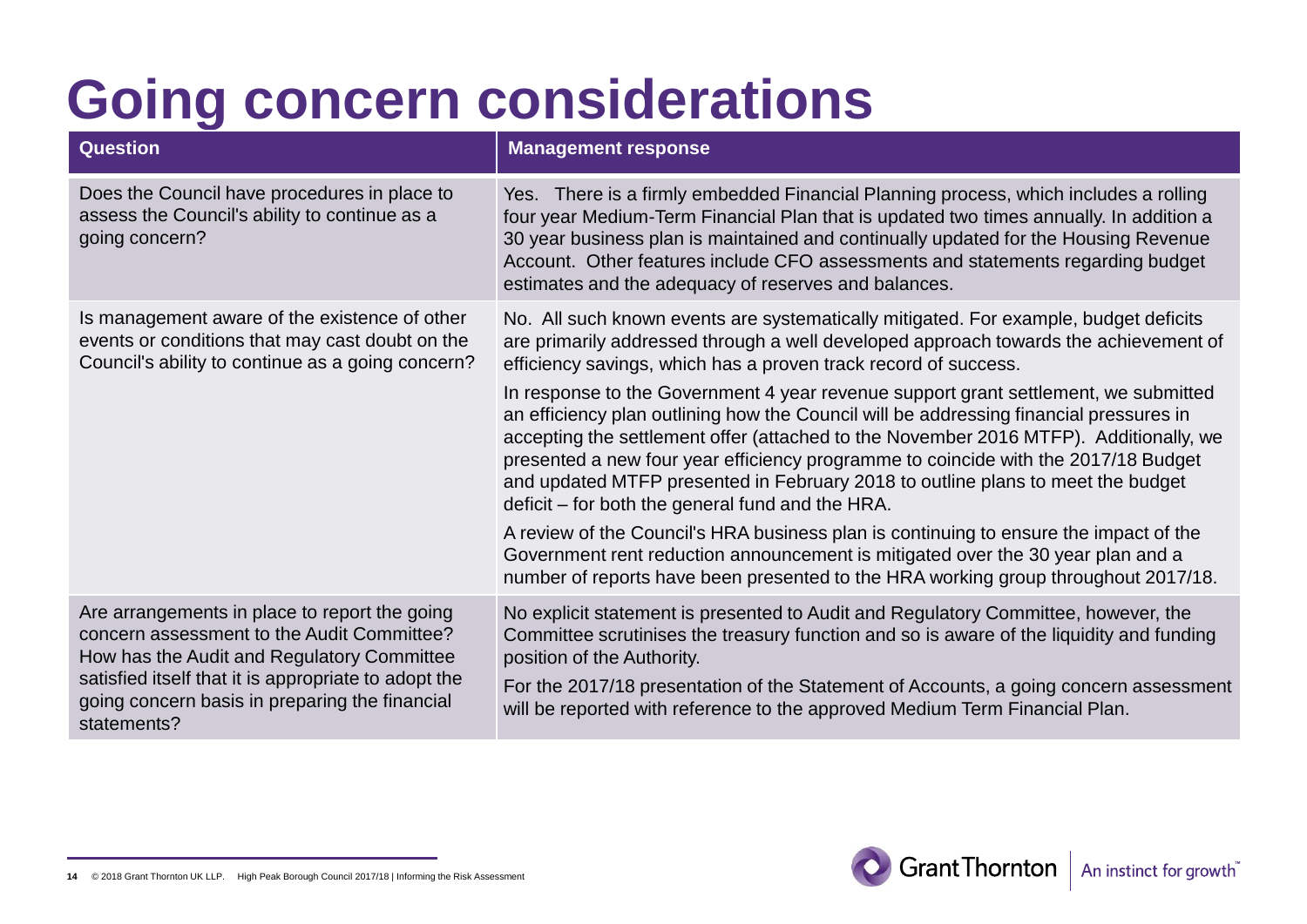| <b>Question</b>                                                                                                                                                                                                                                                                                                                                     | <b>Management response</b>                                                                                                                                                                                                                   |
|-----------------------------------------------------------------------------------------------------------------------------------------------------------------------------------------------------------------------------------------------------------------------------------------------------------------------------------------------------|----------------------------------------------------------------------------------------------------------------------------------------------------------------------------------------------------------------------------------------------|
| Are the financial assumptions in that report<br>(e.g., future levels of income and<br>expenditure) consistent with the Council's<br>Business Plan and the financial information<br>provided to the Council throughout the<br>year?                                                                                                                  | Yes. Well established quarterly reporting process to councillors, combined with performance<br>reporting against the Council's corporate plans and targets serves to inform the development<br>of the three year Medium term financial plan. |
| Are the implications of statutory or policy<br>changes appropriately reflected in the<br>Business Plan, financial forecasts and<br>report on going concern?                                                                                                                                                                                         | Yes. For example, the Medium-Term Financial Plan specifically includes consideration of both<br>national (e.g. statutory) and local (e.g. policy) issues in terms of their potential financial<br>impact.                                    |
| Have there been any significant issues<br>raised with the Audit and Regulatory<br>Committee during the year which could cast<br>doubts on the assumptions made?<br>(Examples include adverse comments<br>raised by internal and external audit<br>regarding financial performance or<br>significant weaknesses in systems of<br>financial control). | No significant issues have been raised.                                                                                                                                                                                                      |



**<sup>15</sup>** © 2018 Grant Thornton UK LLP. High Peak Borough Council 2017/18 | Informing the Risk Assessment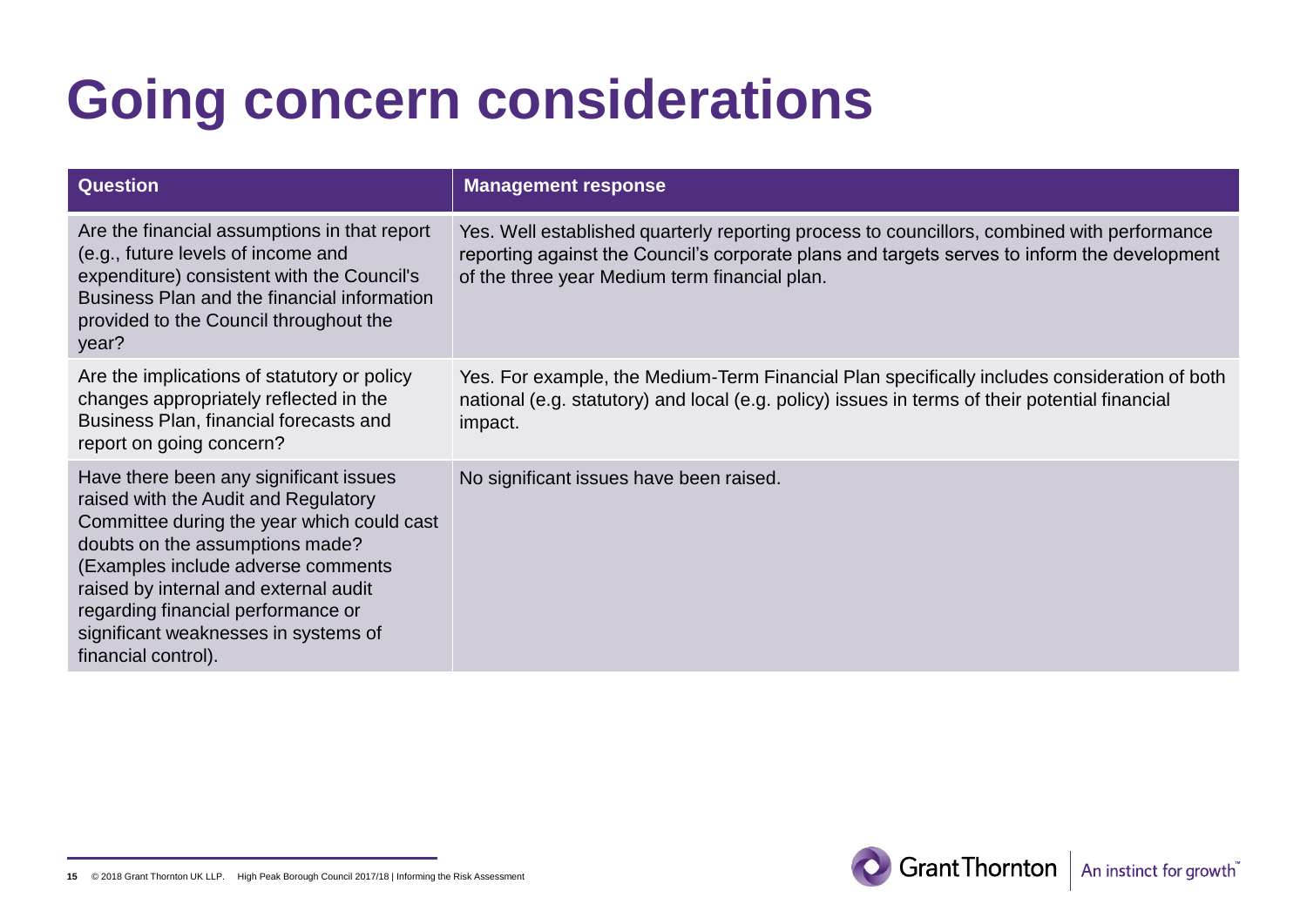| <b>Question</b>                                                                                                                                                                                                                                                    | <b>Management response</b>                                                                                                                                                                                                                                                                                                                                  |
|--------------------------------------------------------------------------------------------------------------------------------------------------------------------------------------------------------------------------------------------------------------------|-------------------------------------------------------------------------------------------------------------------------------------------------------------------------------------------------------------------------------------------------------------------------------------------------------------------------------------------------------------|
| Does a review of available financial<br>information identify any adverse financial<br>indicators including negative cash flow?<br>If so, what action is being taken to improve<br>financial performance?                                                           | No. Financial information is closely monitored as a matter of routine through firmly established<br>processes. In addition, regular treasury management reports are presented to Audit<br>Committee which would highlight any cashflow deficit.                                                                                                             |
| Does the Council have sufficient staff in<br>post, with the appropriate skills and<br>experience, particularly at senior manager<br>level, to ensure the delivery of the Council's<br>objectives?<br>If not, what action is being taken to obtain<br>those skills? | Yes. A service review process has recently been undertaken, with structures created to ensure<br>services can operate effectively whilst achieving efficiency targets. If and when numbers or<br>experience is considered lacking, additional resource is brought in from third parties.<br>Organisational Development is a systematic and managed process. |

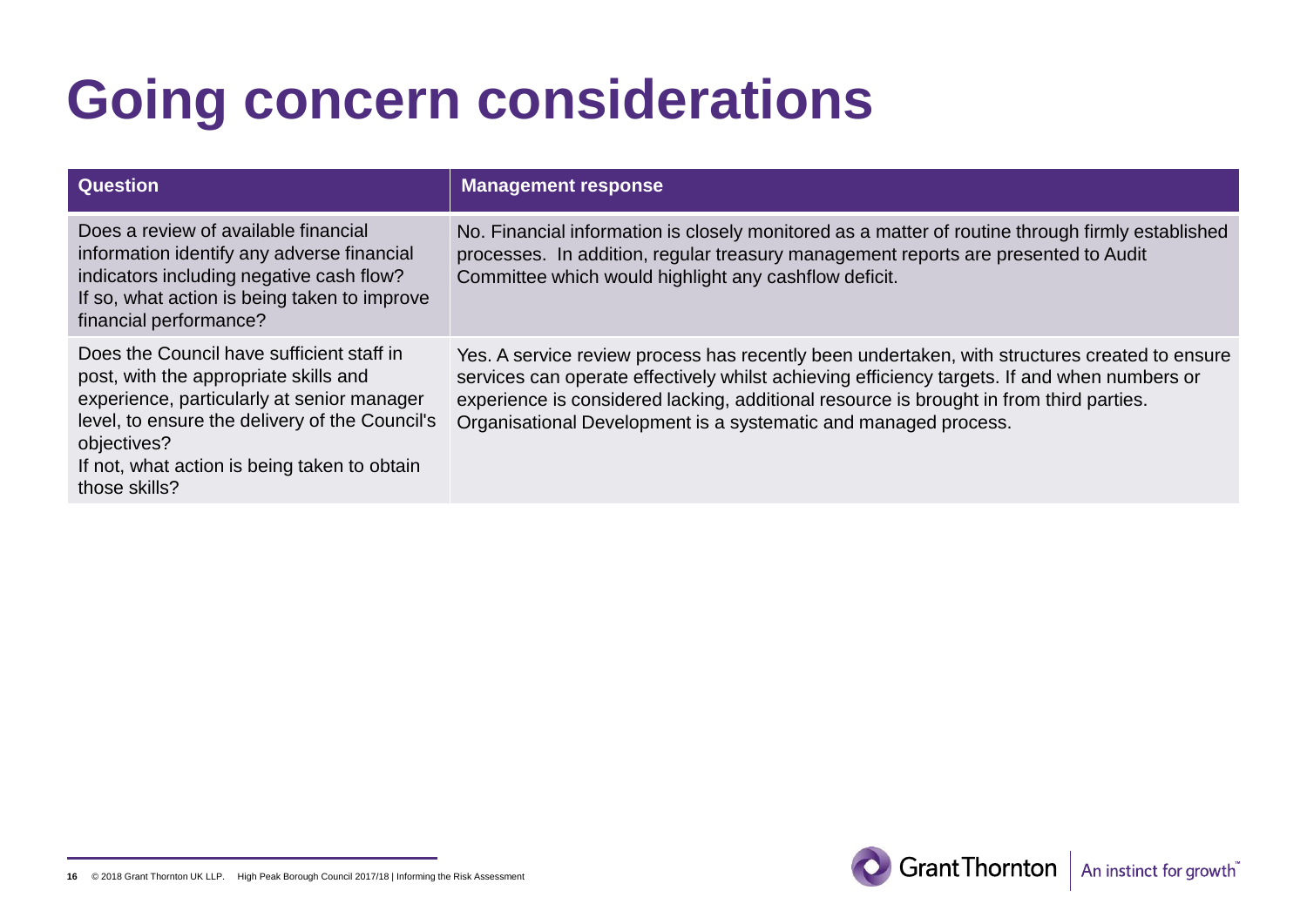| <b>Question</b>                                                                                                 | <b>Management response</b>                                                                                                                                                                                                                                                                                                                                                                                                                     |
|-----------------------------------------------------------------------------------------------------------------|------------------------------------------------------------------------------------------------------------------------------------------------------------------------------------------------------------------------------------------------------------------------------------------------------------------------------------------------------------------------------------------------------------------------------------------------|
| What arrangements does the Council have<br>in place to ensure that its Group activities<br>are a Going Concern? | Alliance Environmental Services Limited [AES] : this joint operation with Staffordshire<br>Moorlands District Council and ANSA Environmental Services Limited (trading arm of<br>Cheshire East Unitary Council) is required to produce audited accounts for consolidation in<br>the Authority's financial statements. Both the audit opinion and consolidation process provide<br>some assurance as to the organisation being a Going Concern. |
|                                                                                                                 | To facilitate the Authority's assessment that the joint operation continues to be a going<br>concern the Services Operating Agreement imposes a number of obligations on AES:<br>- To hold Monthly meetings with representatives of the Council to address operational<br>matters                                                                                                                                                              |
|                                                                                                                 | - To prepare Statements for inclusion in the Quarterly Financial Performance reports<br>presented to Corporate Select.<br>To produce on demand written summaries of costs.                                                                                                                                                                                                                                                                     |
|                                                                                                                 | To maintain open book accounting, allowing reasonable access to officer's of the Council<br>$\blacksquare$<br>To allow reasonable access to the Authority's auditors both internal and external.<br>$\overline{\phantom{0}}$                                                                                                                                                                                                                   |
|                                                                                                                 | Further assurance is provided by Council officers holding two of the five directorships that<br>make up the AES Board. The board meets 10 times per year and all significant decisions of<br>AES are subject to the unanimous agreement of all directors.                                                                                                                                                                                      |



**<sup>17</sup>** © 2018 Grant Thornton UK LLP. High Peak Borough Council 2017/18 | Informing the Risk Assessment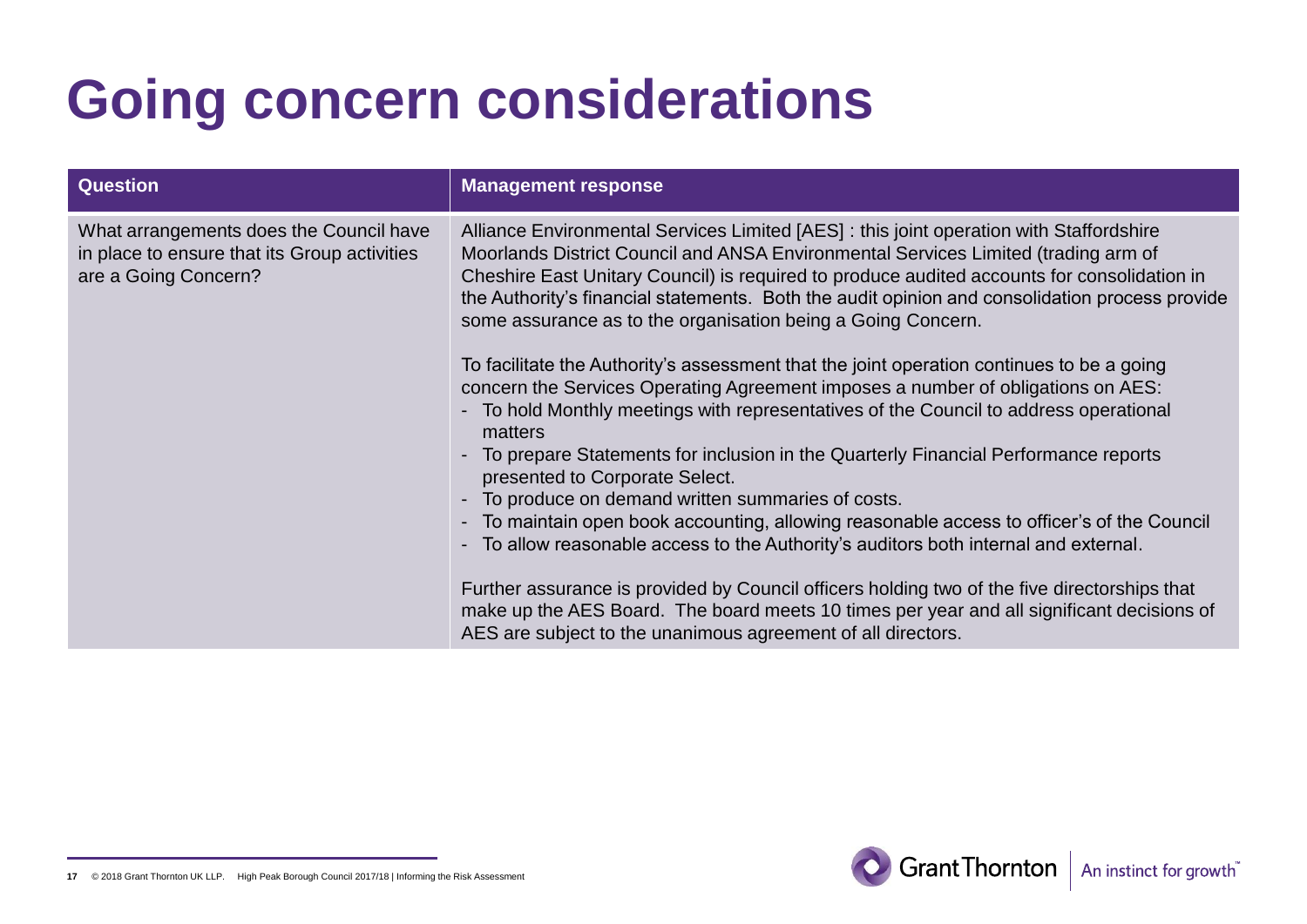## **Related parties**

#### **Matters in relation to Related Parties**

For local government bodies, the Code of Practice on Local Authority Accounting in the United Kingdom (the Code) requires compliance with International Accounting Standard 24 and disclose transactions with entities/individuals that would be classed as related parties. These may include:

- entities that directly, or indirectly through one or more intermediaries, control, or are controlled by the Council (i.e. subsidiaries);
- associates and/or joint ventures;
- an entity that has an interest in the Council that gives it significant influence over the Council;
- key management personnel, and close members of the family of key management personnel, and
- post-employment benefit plans (pension fund) for the benefit of employees of the Council, or of any entity that is a related party of the Council.

A disclosure is required if a transaction (or series of transactions) is material on either side i.e. if a transaction is immaterial from the Council's perspective but material from a related party viewpoint then the Council must disclose it.

ISA (UK&I) 550 covers auditor responsibilities relating to related party transactions.

Many related party transactions are in the normal course of business and may not carry a higher risk of material misstatement. However in some circumstances the nature of the relationships and transaction may give rise to higher risks.

ISA (UK&I) 550 requires us to review your procedures for identifying related party transactions and obtain an understanding of the controls that you have established to identify such transactions. We will also carry out testing to ensure the related party transaction disclosures you make in the financial statements are complete and accurate.

Related party considerations have been set out overleaf and management has provided its response.

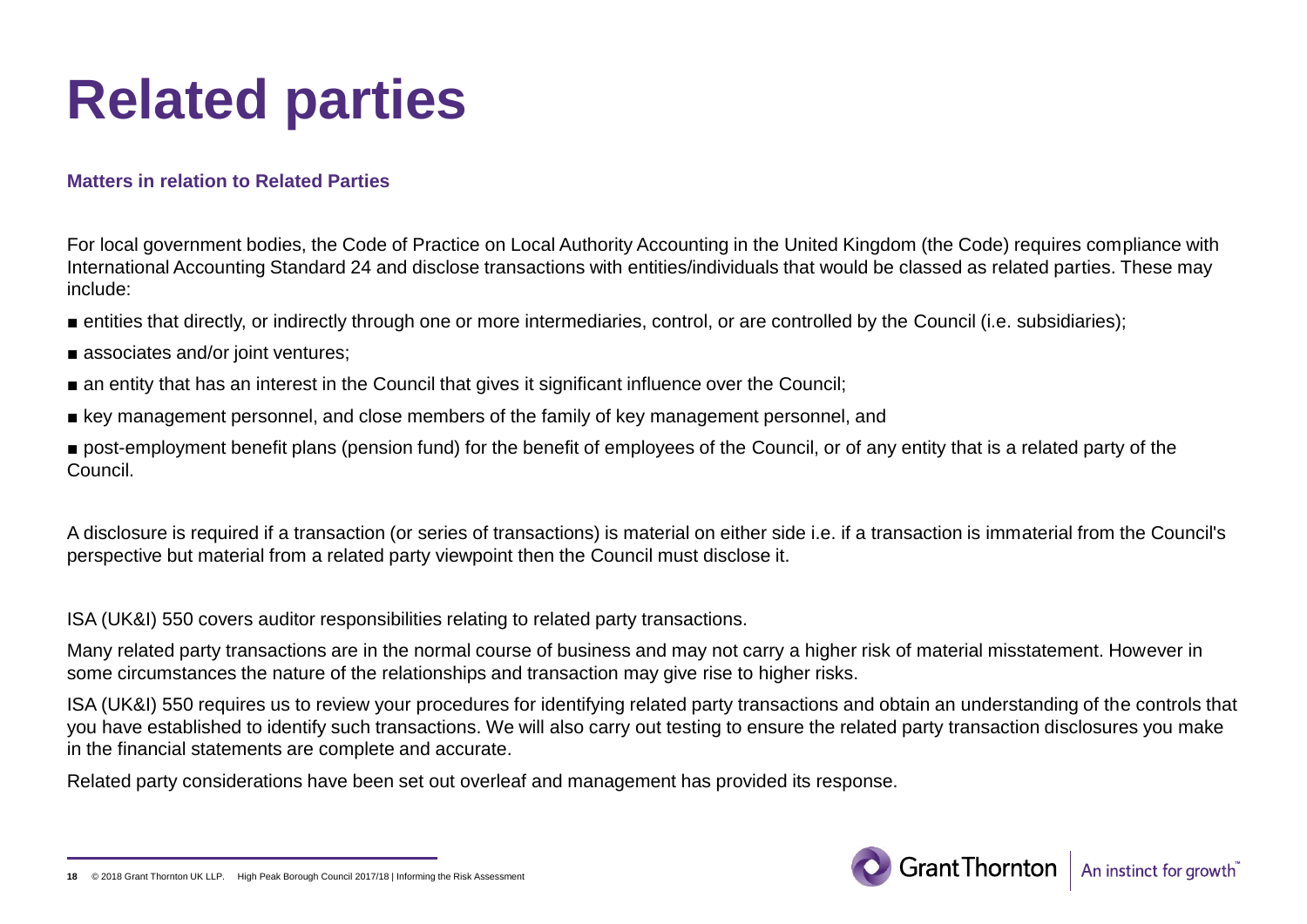## **Related parties consideration**

| <b>Question</b>                                                                                                                            | <b>Management response</b>                                                                                                                                                                                                                                                                                                                                                                                                                                                                                                                                                                                                                                                                                                                                                                                                                                                                                                                                                                                                                                                                                                                   |
|--------------------------------------------------------------------------------------------------------------------------------------------|----------------------------------------------------------------------------------------------------------------------------------------------------------------------------------------------------------------------------------------------------------------------------------------------------------------------------------------------------------------------------------------------------------------------------------------------------------------------------------------------------------------------------------------------------------------------------------------------------------------------------------------------------------------------------------------------------------------------------------------------------------------------------------------------------------------------------------------------------------------------------------------------------------------------------------------------------------------------------------------------------------------------------------------------------------------------------------------------------------------------------------------------|
| What controls does the Council have in<br>place to identify, account for, and<br>disclose related party transactions and<br>relationships? | A number of arrangements are in place for identifying the nature of a related party and reported<br>value including:<br>Maintenance of a Register of interests for Members, a register for pecuniary interests in<br>contracts for Officers and Senior Managers requiring disclosure of related party transactions.<br>Annual return from senior managers/officers and members requiring confirmation that read and<br>understood the declaration requirements and stating details of any known related party<br>interests.<br>• Review of in-year income and expenditure transactions with known identified related parties<br>from prior year or known history.<br>• Review of related information with subsidiaries, companies and joint ventures, e.g. accounts.<br>• Review of the accounts payable and receivable systems and identification of amounts paid<br>to/from assisted or voluntary organisation<br>• Review of year end debtor and creditor positions in relation to the related parties identified.<br>Review of minutes of decision making meetings to identify any member declarations and<br>therefore related parties. |



**<sup>19</sup>** © 2018 Grant Thornton UK LLP. High Peak Borough Council 2017/18 | Informing the Risk Assessment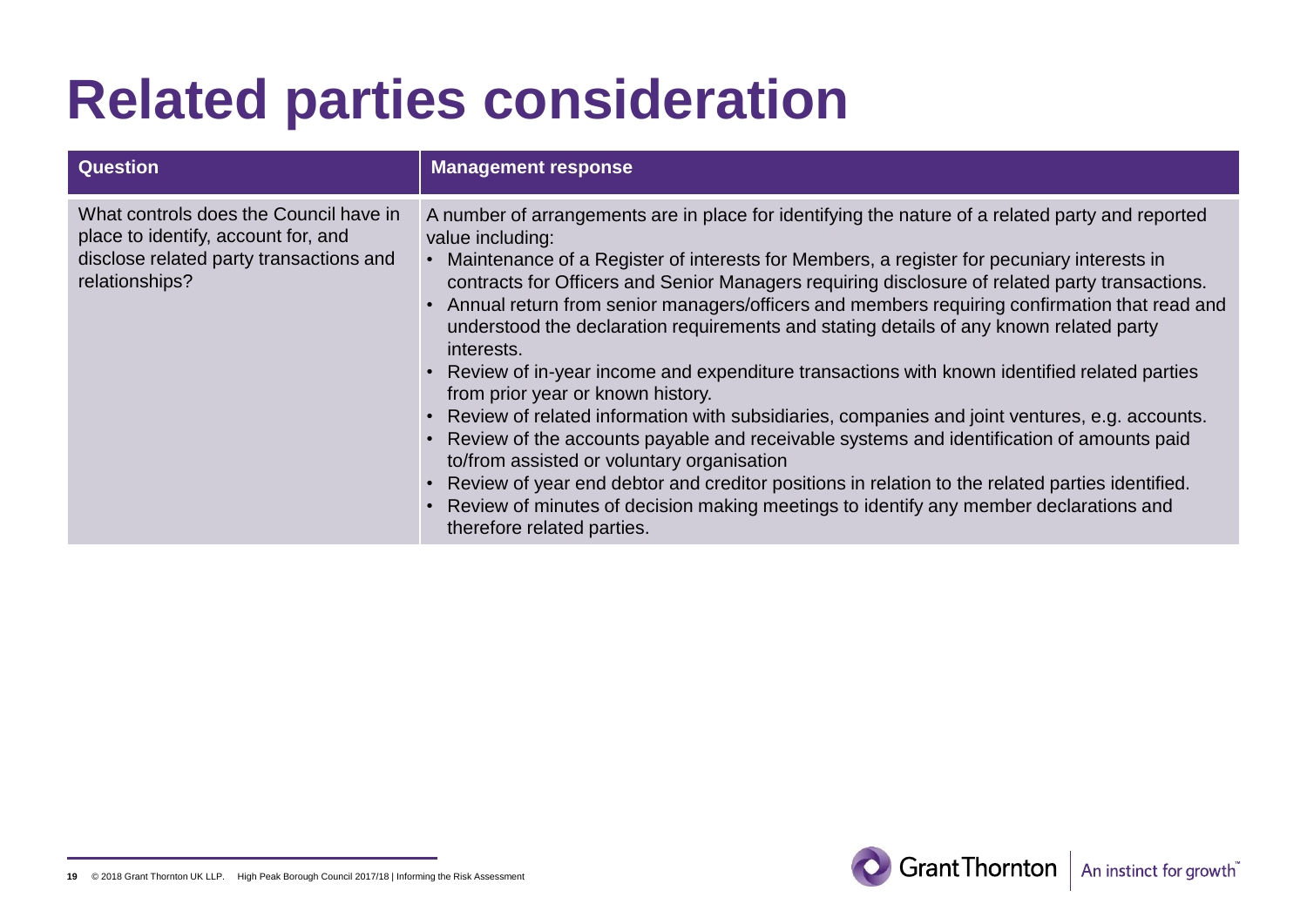## **Related parties consideration**

| <b>Question</b>                                                                                                                                              | <b>Management response</b>                                                                                                                                                                                                                                                                                                                                                                                                                                                                                                                                                                                                               |
|--------------------------------------------------------------------------------------------------------------------------------------------------------------|------------------------------------------------------------------------------------------------------------------------------------------------------------------------------------------------------------------------------------------------------------------------------------------------------------------------------------------------------------------------------------------------------------------------------------------------------------------------------------------------------------------------------------------------------------------------------------------------------------------------------------------|
| What arrangements does the Council<br>have in place to ensure that its Group<br>activities correctly identify and account<br>for related party transactions? | Alliance Environmental Services Limited [AES: this joint operation with Staffordshire Moorlands<br>District Council and ANSA Environmental Services Limited (trading arm of Cheshire East Unitary<br>Council) is required to produce audited accounts for consolidation in the Authority's financial<br>statements. Both the audit opinion and consolidation process provide some assurance as to the<br>organisation correctly accounting for related party transactions.                                                                                                                                                               |
|                                                                                                                                                              | To facilitate the Authority's checking of the treatment of related party transactions the Services<br>Operating Agreement imposes a number of obligations on AES:<br>- To hold Monthly meetings with representatives of the Council to address operational matters<br>- To prepare Statements for inclusion in the Quarterly Financial Performance reports presented<br>to Corporate Select.<br>- To produce on demand written summaries of costs.<br>- To maintain open book accounting, allowing reasonable access to officer's of the Council<br>- To allow reasonable access to the Authority's auditors both internal and external. |
|                                                                                                                                                              | Further assurance is provided by Council officers holding two of the five directorships that make<br>up the AES Board. The board meets 10 times per year and all significant decisions of AES are<br>subject to the unanimous agreement of all directors.                                                                                                                                                                                                                                                                                                                                                                                |



**<sup>20</sup>** © 2018 Grant Thornton UK LLP. High Peak Borough Council 2017/18 | Informing the Risk Assessment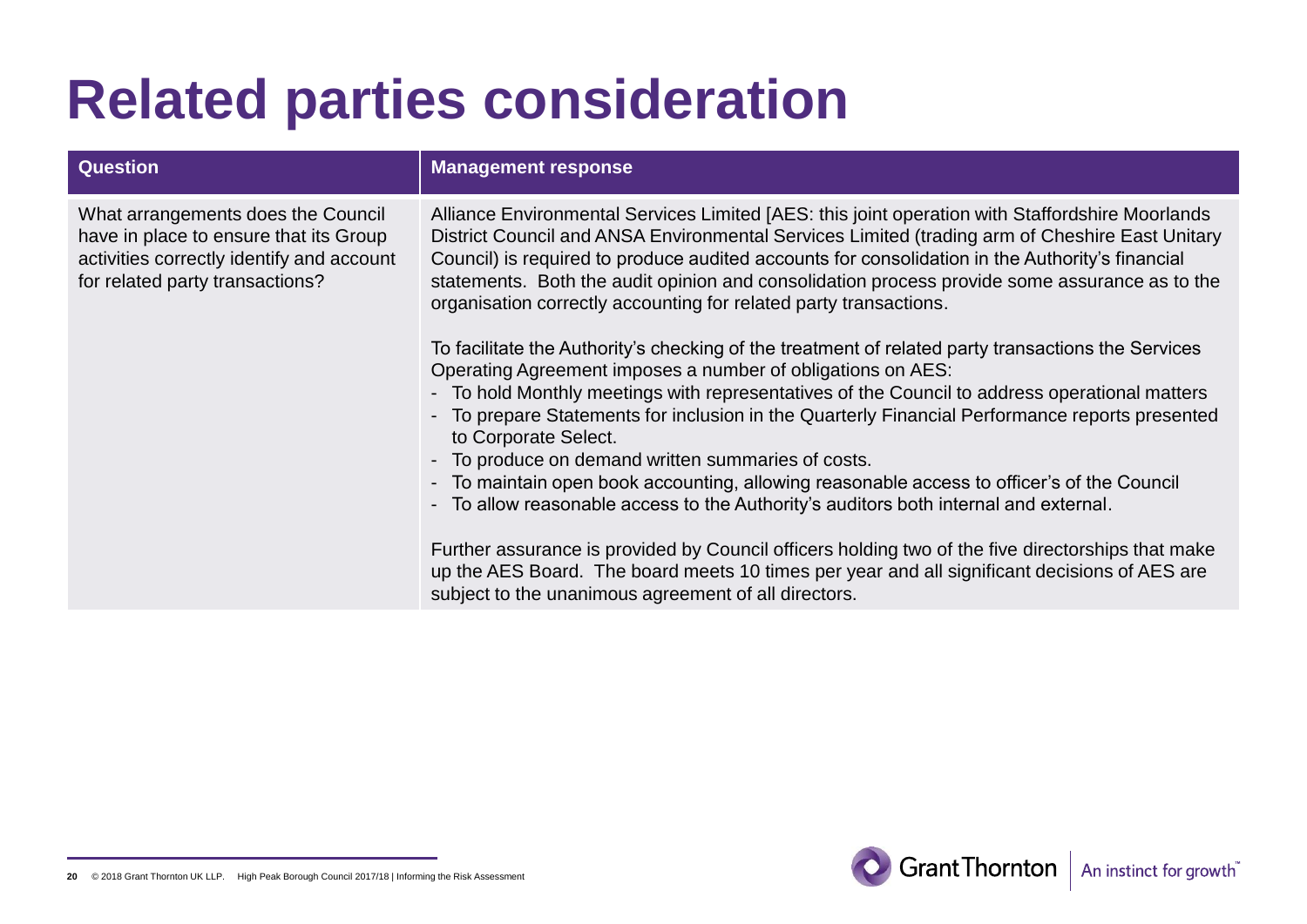## **Related parties considerations**

| <b>Question</b>                                        | <b>Management response</b>                                                                                                                                                                                                                                                                                                                                                                                                                                                                                                                                                                                                                                                                                                  |
|--------------------------------------------------------|-----------------------------------------------------------------------------------------------------------------------------------------------------------------------------------------------------------------------------------------------------------------------------------------------------------------------------------------------------------------------------------------------------------------------------------------------------------------------------------------------------------------------------------------------------------------------------------------------------------------------------------------------------------------------------------------------------------------------------|
| Who have the Council identified as<br>related parties? | People who are regarded as related parties are:<br>Elected members - Responsible for the direct control of the policies of the authority<br>Chief Executive, the Executive Directors and other Senior Officers, as key management<br>personnel that have the authority and responsibility for planning, directing and controlling the<br>activities of the authority.<br>Members of the families and households of members and officers with the ability to influence<br>members or officers<br>Entities that are regarded as related parties are:                                                                                                                                                                          |
|                                                        | • Central government - Has effective control over local authorities, as authorities are incapable<br>of acting without statutory authority. Able to limit possibility of independent action by specifying<br>transactions and the terms on which they are concluded.<br>Other public bodies subject to common control by central government<br>• The Council's strategic alliance partner - Staffordshire Moorlands District Council<br>• Alliance Environment Services (established 2017/18) - an entity over which the Council has<br>joint control<br>• Partnerships, companies, trusts or any entities in which members/officers or a member of their<br>close family or the same household has a controlling interest. |
|                                                        | NB precepting relationships and the Council's relationship with the pension fund (as an admitted<br>body) are deemed to be agency arrangements and so these are not regarded as related parties.<br>However the annual Statements present a detailed analysis of transactions between the authority<br>and both preceptors and the pension fund.                                                                                                                                                                                                                                                                                                                                                                            |



**<sup>21</sup>** © 2018 Grant Thornton UK LLP. High Peak Borough Council 2017/18 | Informing the Risk Assessment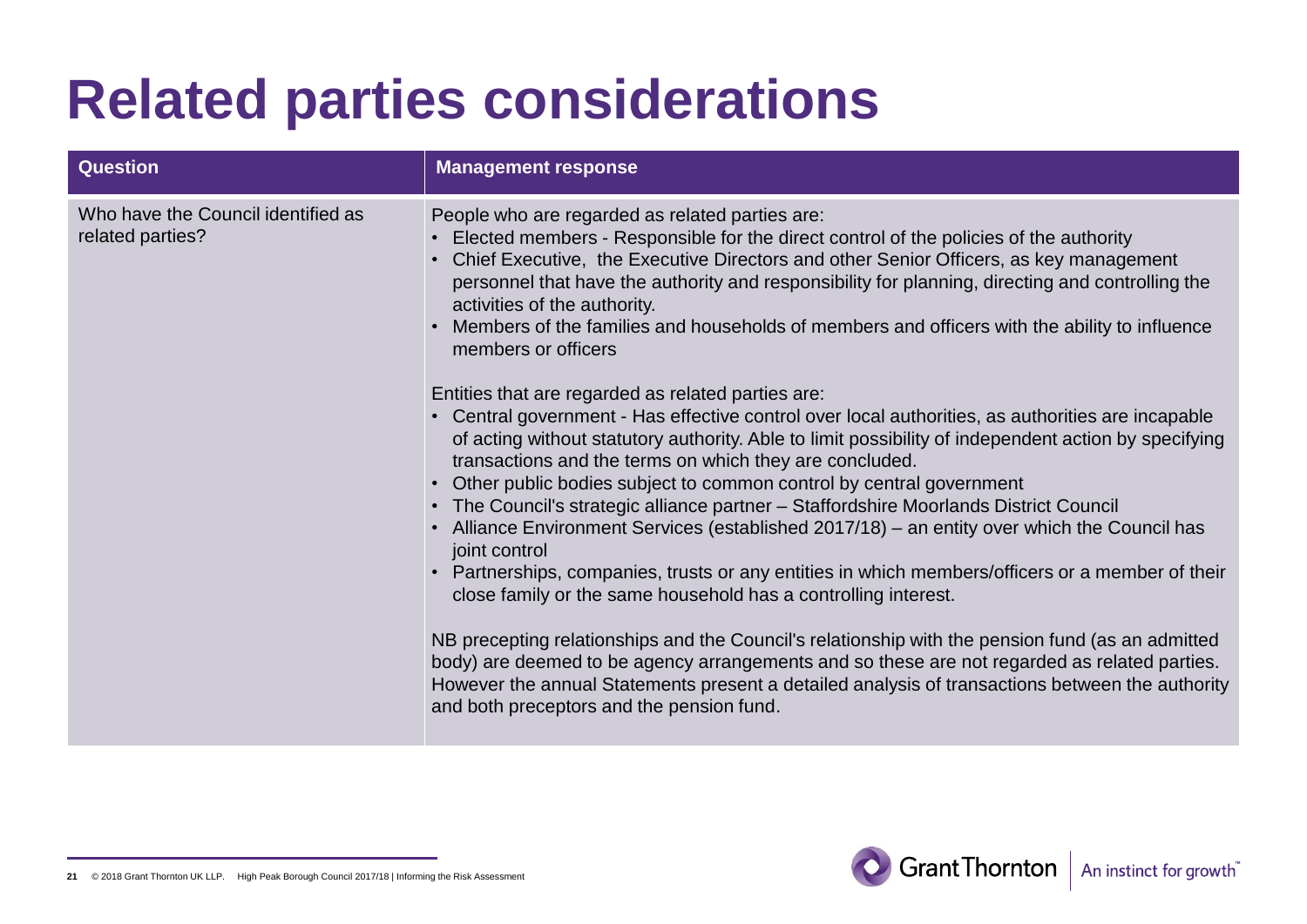## **Accounting estimates**

#### **Matters in relation to accounting estimates**

Local authorities need to apply appropriate estimates in the preparation of their financial statements.

ISA (UK&I) 540 sets out requirements for auditing accounting estimates. The objective is to gain evidence that the accounting estimates are reasonable and the related disclosures are adequate. Under this standard we have to identify and assess the risks of material misstatement for accounting estimates by understanding how the Council identifies the transactions, events and conditions that may give rise to the need for an accounting estimate.

Accounting estimates are used when it is not possible to measure precisely a figure in the accounts. We need to be aware of all material estimates that the Council is using as part of its accounts preparation; these are detailed in Appendix A. The audit procedures we conduct on the accounting estimate will demonstrate that:

- the estimate is reasonable; and
- estimates have been calculated consistently with other accounting estimates within the financial statements.

Accounting estimates considerations have been set out overleaf and management has provided its response.

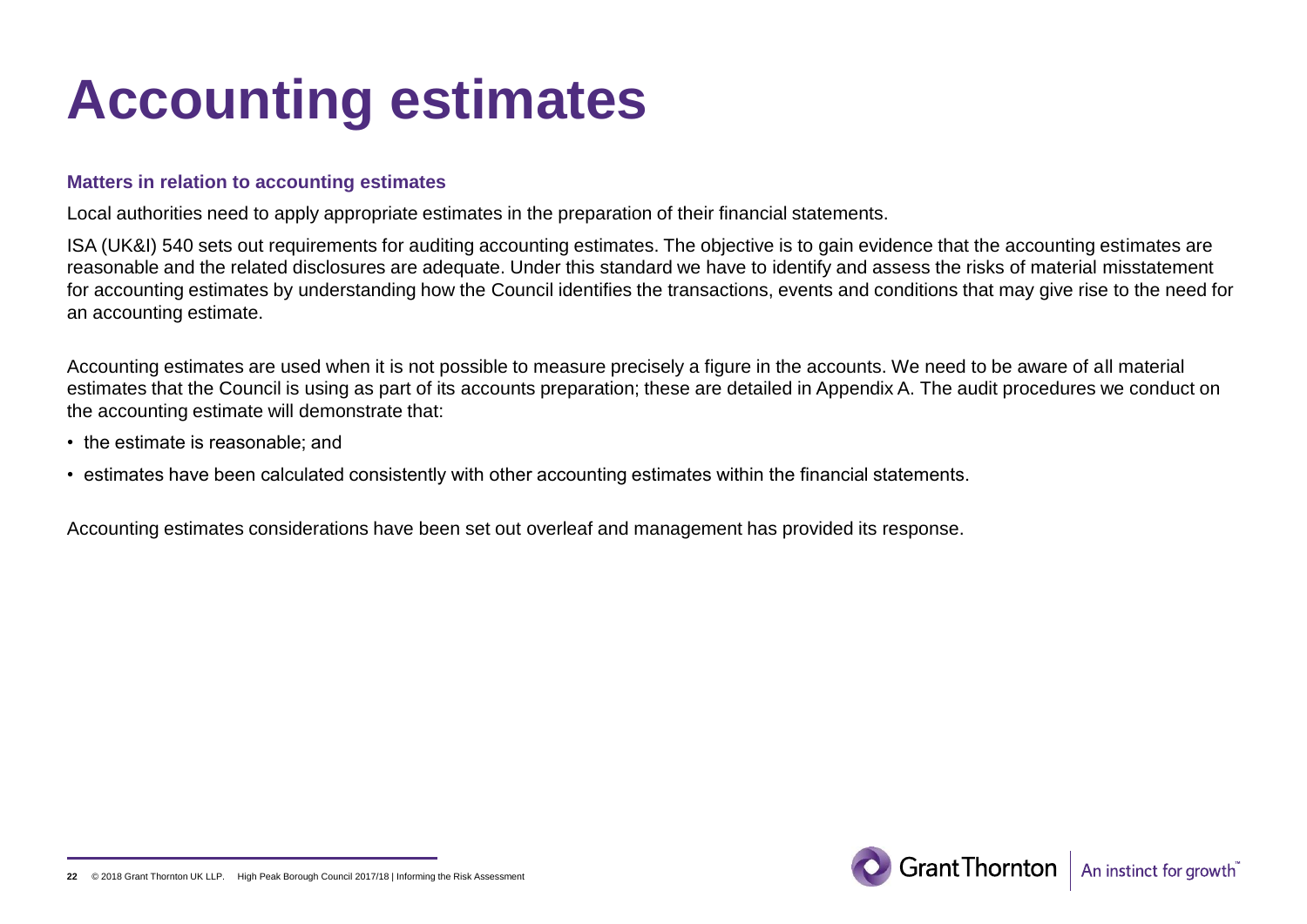# **Accounting estimates**

| <b>Question</b>                                                                                                              | <b>Management response</b>                                                                                                                                                                                                                                                         |
|------------------------------------------------------------------------------------------------------------------------------|------------------------------------------------------------------------------------------------------------------------------------------------------------------------------------------------------------------------------------------------------------------------------------|
| Are management aware of transactions,<br>events and conditions (or changes in these)<br>that may give rise to recognition or | The most significant areas of estimation involve measurement of the pension liability and the<br>valuation of property, plant and equipment:                                                                                                                                       |
| disclosure of significant accounting<br>estimates that require significant<br>judgement?                                     | Estimation of the net liability to pay pensions depends on a number of complex judgements<br>relating to the discount rate used, the rate at which salaries are projected to increase,<br>changes in retirement ages, mortality rates and expected returns on pension fund assets. |
|                                                                                                                              | The valuations of property, plant and equipment reported in the Balance Sheet and the<br>related depreciation charges are based on an estimation of their value and asset life.                                                                                                    |
| Are the management arrangements for the<br>accounting estimates, as detailed in<br>Appendix A reasonable?                    | <b>Yes</b>                                                                                                                                                                                                                                                                         |
| How is the Audit and Regulatory Committee<br>provided with assurance that the<br>arrangements for accounting estimates are   | A firm of consulting actuaries is engaged to provide the Authority with expert advice about the<br>assumptions to be applied when estimating the pension liability.                                                                                                                |
| adequate?                                                                                                                    | A firm of qualified valuers is engaged by the Authority to carry out, for the major assets, a<br>programme of physical valuations to ensure that their carrying values are subject to<br>professional and independent assessment.                                                  |



**<sup>23</sup>** © 2018 Grant Thornton UK LLP. High Peak Borough Council 2017/18 | Informing the Risk Assessment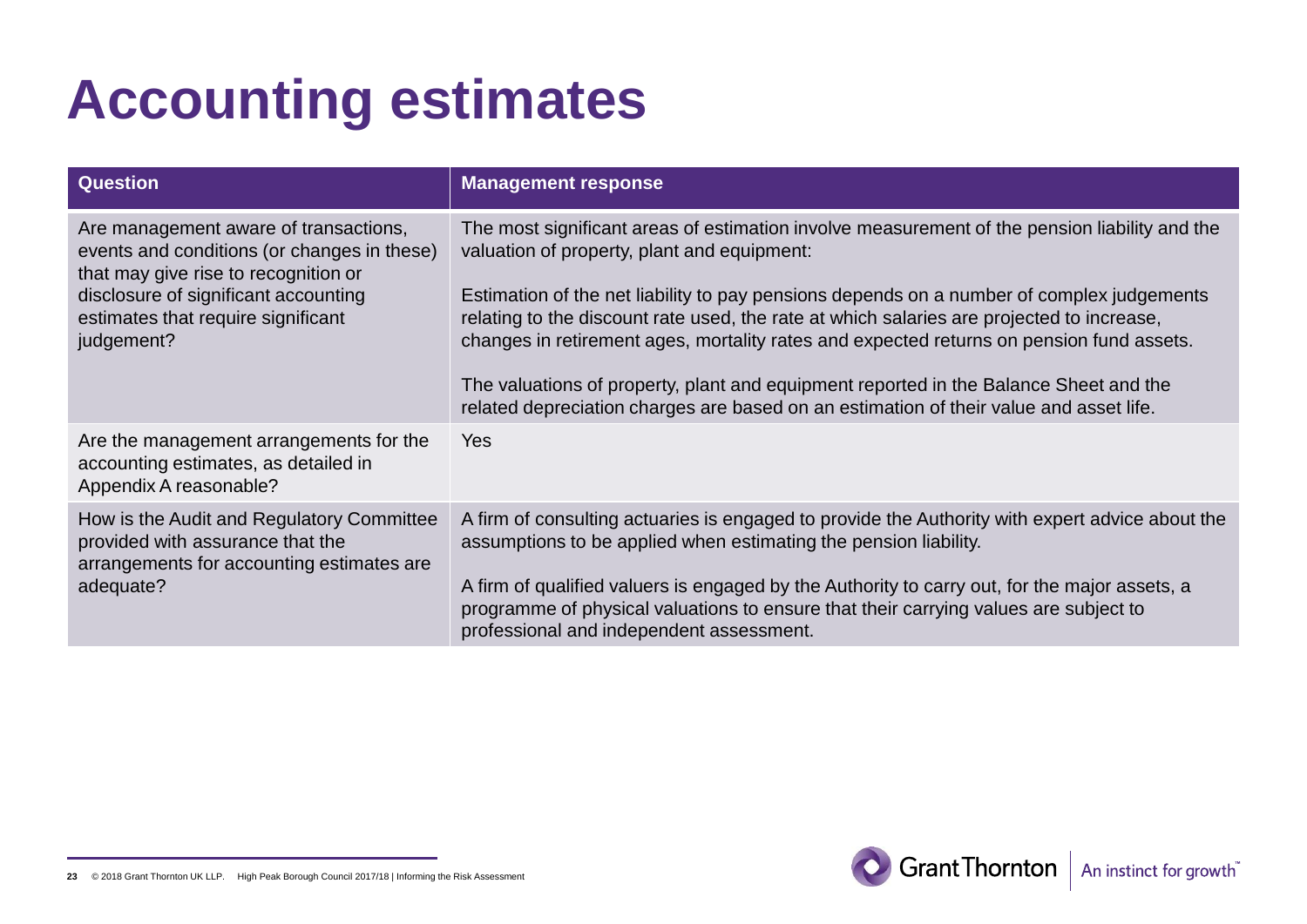# **Appendix A - Accounting estimates**

| <b>Estimate</b>                             | Method / model used to make<br>the estimate                                                                                                                                                                                                                                                                                                                                                                                                                                                                                                    | <b>Controls used to</b><br><b>identify estimates</b>                                                                                                                                                                                                                                                                                                                                                                                                                                                         | <b>Whether</b><br>management<br>have used an<br>expert                                                                                                                                            | <b>Underlying</b><br>assumptions:<br>- Assessment of<br>degree of uncertainty<br>- Consideration of<br>alternative estimates                                                                                                                                    | <b>Has there</b><br>been a<br>change in<br>accounting<br>method in<br>year? |
|---------------------------------------------|------------------------------------------------------------------------------------------------------------------------------------------------------------------------------------------------------------------------------------------------------------------------------------------------------------------------------------------------------------------------------------------------------------------------------------------------------------------------------------------------------------------------------------------------|--------------------------------------------------------------------------------------------------------------------------------------------------------------------------------------------------------------------------------------------------------------------------------------------------------------------------------------------------------------------------------------------------------------------------------------------------------------------------------------------------------------|---------------------------------------------------------------------------------------------------------------------------------------------------------------------------------------------------|-----------------------------------------------------------------------------------------------------------------------------------------------------------------------------------------------------------------------------------------------------------------|-----------------------------------------------------------------------------|
| Property plant &<br>equipment<br>valuations | Valuations for land and buildings are made<br>by the external valuer in line with RICS<br>guidance on the basis of 5 year valuation<br>with interim reviews. The Council applies a<br>deminimis threshold of £10,000 in<br>determining assets to be valued.<br>Other assets are valued on the basis of<br>depreciated historic cost as proxy for fair<br>value as relatively short asset lives before<br>replacement.<br>Housing Stock is valued on a Beacon basis<br>by annual desktop review and then a<br>physical valuation every 5 years. | Capital Accountant notifies<br>the valuer of the program<br>of rolling valuations or of<br>any conditions that warrant<br>an interim re-valuation.<br>The overriding requirement valuations.<br>is that the carrying value is<br>not materially different<br>from the amount that<br>would be determined by<br>valuation and so the<br>Capital Accountant<br>considers factors (informed<br>by Property Services<br>Manager and external<br>valuer) that would indicate<br>where a valuation is<br>required. | Use of Urban<br>Vision augmented<br>with internal<br><b>Property Services</b><br>(RICS valuer) for<br>buildings<br>Other assets<br>considered by<br>Services Manager<br>and capital<br>accountant | Valuations are made in-line with No<br>RICS guidance - reliance on<br>expert. Assumptions are set out<br>in valuer's report.<br>For other assets no<br>revaluations but asset lives<br>reviewed based on the<br>operational experience of the<br>service areas. |                                                                             |



**<sup>24</sup>** © 2018 Grant Thornton UK LLP. High Peak Borough Council 2017/18 | Informing the Risk Assessment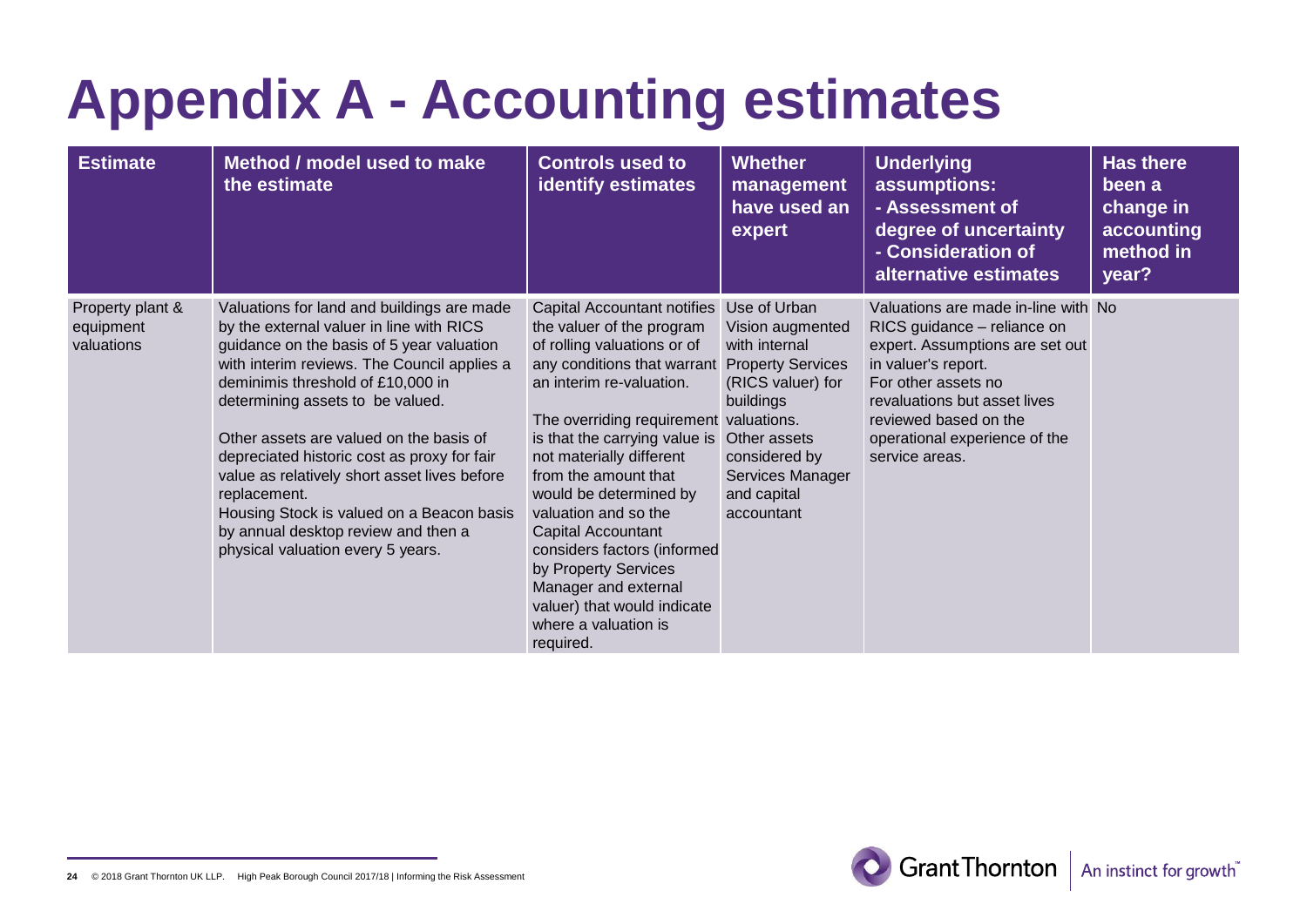| <b>Estimate</b>                               | Method / model used to make<br>the estimate                                                                                                                                          | <b>Controls used to</b><br><b>identify estimates</b>                                                                 | <b>Whether</b><br>management<br>have used an<br>expert                                                                                                                                                           | <b>Underlying</b><br>assumptions:<br>- Assessment of<br>degree of uncertainty<br>- Consideration of<br>alternative estimates                                                                                                                                                                                                                                                                                                                                     | <b>Has there</b><br>been a<br>change in<br>accounting<br>method in<br>year? |
|-----------------------------------------------|--------------------------------------------------------------------------------------------------------------------------------------------------------------------------------------|----------------------------------------------------------------------------------------------------------------------|------------------------------------------------------------------------------------------------------------------------------------------------------------------------------------------------------------------|------------------------------------------------------------------------------------------------------------------------------------------------------------------------------------------------------------------------------------------------------------------------------------------------------------------------------------------------------------------------------------------------------------------------------------------------------------------|-----------------------------------------------------------------------------|
| Estimated<br>remaining useful<br>lives of PPE | The following asset categories have general<br>asset lives:<br>Buildings range 30 to 70 years<br>Equipment/ vehicles 3 to 15 years<br>Plant 3 to 15 years<br>Infrastructure 25 years | Specific asset lives applied<br>to buildings.<br><b>Consistent asset lives</b><br>applied to each asset<br>category. | Use of Urban<br>Vision augmented<br>with internal<br><b>Property Services</b><br>(RICS valuer) for<br>buildings<br>valuations.<br>Other assets<br>considered by<br>Services Manager<br>and capital<br>accountant | The method makes some<br>generalisations. For example,<br>building lives would vary<br>depending on the construction<br>materials used. This life would<br>be recorded in accordance with<br><b>RICS</b> valuation.<br>Detailed information is included<br>in the valuers report for each<br>asset. The lives used for other<br>assets are based on operational<br>experience of the service areas.<br>The asset live is then recorded<br>in the asset register. | <b>No</b>                                                                   |
| Depreciation &<br>Amortisation                | Depreciation is provided for all fixed assets<br>with a finite useful life on a straight-line basis                                                                                  | Consistent application of<br>depreciation method<br>across all assets                                                | <b>No</b>                                                                                                                                                                                                        | The length of the life is<br>determined at the point of<br>acquisition or revaluation.<br>Major components are<br>depreciated separately.                                                                                                                                                                                                                                                                                                                        | <b>No</b>                                                                   |

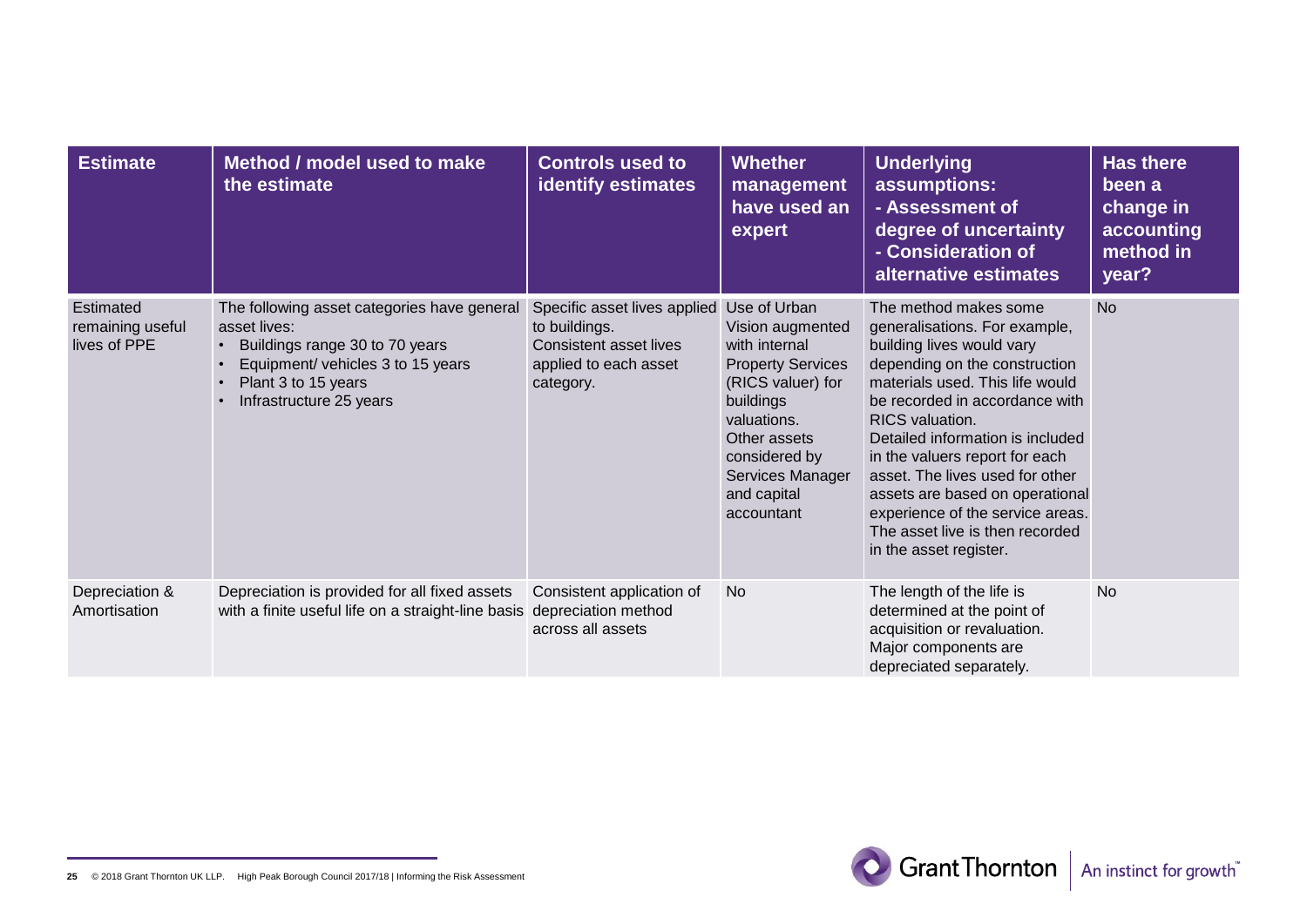| <b>Estimate</b>            | Method / model used to make<br>the estimate                                                                                                                                                                                                                                                                                                                       | <b>Controls used to</b><br><b>identify estimates</b>                                                                                                                                                                                                                                                                                                     | <b>Whether</b><br>management<br>have used an<br>expert                                                                                                                                                           | <b>Underlying</b><br>assumptions:<br>- Assessment of<br>degree of uncertainty<br>- Consideration of<br>alternative estimates                                                                                                                                                                                                                                                        | <b>Has there</b><br>been a<br>change in<br>accounting<br>method in<br>year? |
|----------------------------|-------------------------------------------------------------------------------------------------------------------------------------------------------------------------------------------------------------------------------------------------------------------------------------------------------------------------------------------------------------------|----------------------------------------------------------------------------------------------------------------------------------------------------------------------------------------------------------------------------------------------------------------------------------------------------------------------------------------------------------|------------------------------------------------------------------------------------------------------------------------------------------------------------------------------------------------------------------|-------------------------------------------------------------------------------------------------------------------------------------------------------------------------------------------------------------------------------------------------------------------------------------------------------------------------------------------------------------------------------------|-----------------------------------------------------------------------------|
| Impairments                | Assets are assessed at the year-end for any<br>indication that an asset may be impaired.<br>Where indications exist and any possible<br>differences are estimated to be material, the<br>recoverable amount of the asset is estimated<br>and, where this is less than the carrying<br>amount of the asset, an impairment loss is<br>recognised for the shortfall. | Assets are assessed<br>at each year-end as to<br>whether there is any<br>indication that an asset<br>may be impaired.<br>This assessment is made<br>by the internal valuer for<br>land and buildings and by<br><b>Property Services</b><br>Manager and capital<br>accountant (and other<br>relevant officers for the<br>asset type) for other<br>assets. | Use of Urban<br>Vision augmented<br>with internal<br><b>Property Services</b><br>(RICS valuer) for<br>buildings<br>valuations.<br>Other assets<br>considered by<br>Services Manager<br>and capital<br>accountant | Valuations are made in-line with No<br>RICS guidance - reliance on<br>expert.                                                                                                                                                                                                                                                                                                       |                                                                             |
| Finance lease<br>liability | At the inception of the lease the liability is<br>the lower of the fair value of the asset or<br>present value of the minimum lease<br>payments. Payments are split between the<br>finance charge and the element that reduces<br>the liability.                                                                                                                  | Finance review contracts<br>and payments over the de-<br>minimus level to ensure<br>the lease is categorised<br>correctly as a finance<br>lease or an operating<br>lease.<br>Calculations supported by<br>lease documents.                                                                                                                               | May obtain<br>lease<br>classifications.                                                                                                                                                                          | Assets recognised under<br>guidance to support finance leases are accounted<br>for using the policies applied<br>generally to such assets,<br>subject to depreciation being<br>charged over the lease term if<br>this is shorter than the asset's<br>estimated useful life (where<br>ownership of the asset does not<br>transfer to the Council at the<br>end of the lease period). | <b>No</b>                                                                   |

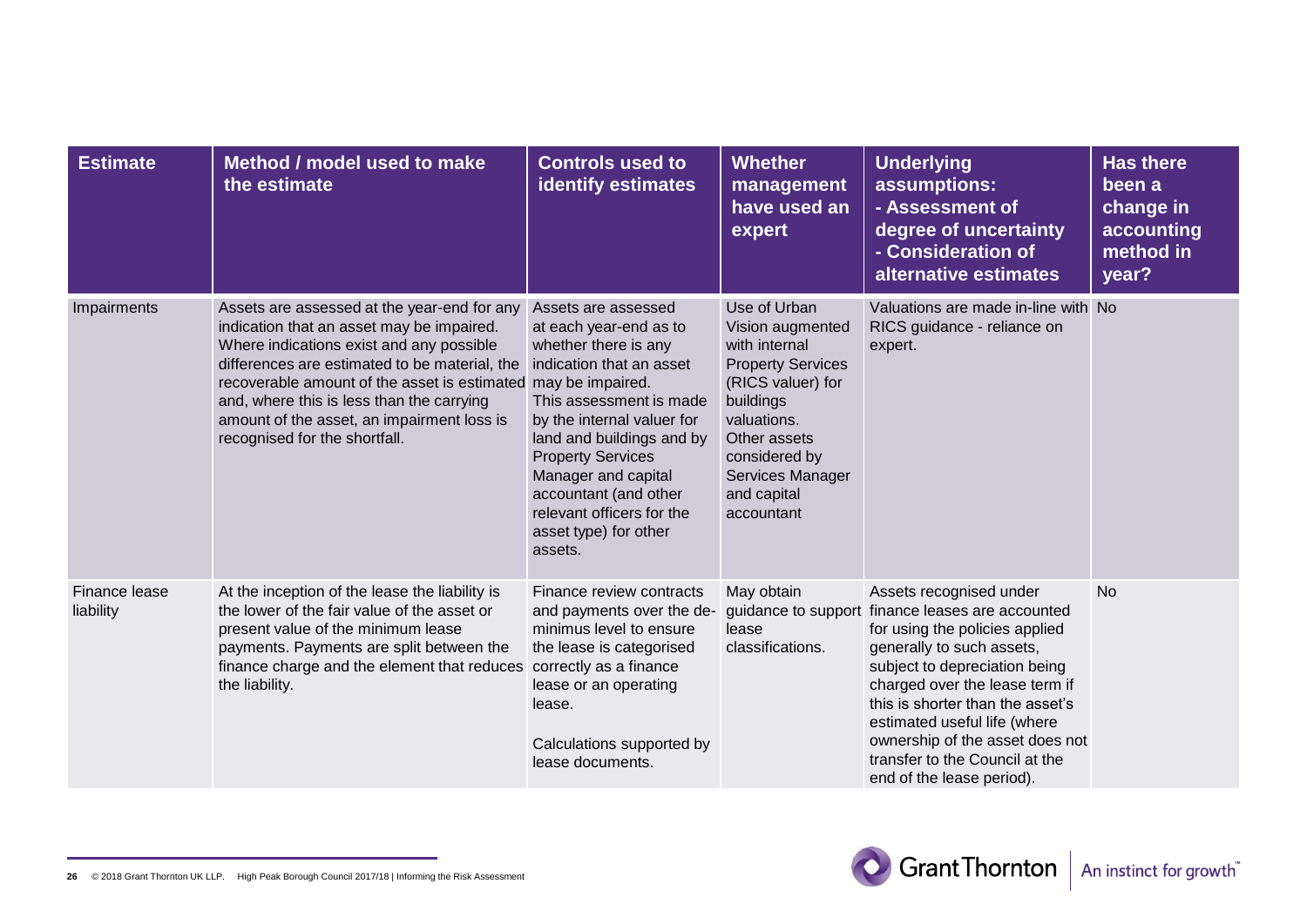| <b>Estimate</b>                                       | Method / model used to make<br>the estimate                                                                                                                                                                                                                                                                                 | <b>Controls used to</b><br><b>identify estimates</b>                                                                                             | <b>Whether</b><br>management<br>have used an<br>expert        | <b>Underlying</b><br>assumptions:<br>- Assessment of<br>degree of uncertainty<br>- Consideration of<br>alternative estimates                                                                                                                               | <b>Has there</b><br>been a<br>change in<br>accounting<br>method in<br>year? |
|-------------------------------------------------------|-----------------------------------------------------------------------------------------------------------------------------------------------------------------------------------------------------------------------------------------------------------------------------------------------------------------------------|--------------------------------------------------------------------------------------------------------------------------------------------------|---------------------------------------------------------------|------------------------------------------------------------------------------------------------------------------------------------------------------------------------------------------------------------------------------------------------------------|-----------------------------------------------------------------------------|
| Pension liability                                     | The Council is an admitted body to the<br><b>Staffordshire Local Government Pension</b><br>Scheme. The administering authority (the<br>County Council) engage the Actuary who<br>provides the estimate of the pension liability.                                                                                            | Payroll data is provided to<br>the Actuary.<br>Management reconcile this<br>estimate of contributions to<br>the actuals paid out in the<br>year. | Consulting actuary                                            | As disclosed in the actuary's<br>report. Complex judgements<br>including the discount rate<br>used, rate at which salaries are<br>projected to increase, changes<br>in retirement ages, mortality<br>rates and expected returns on<br>pension fund assets. | <b>No</b>                                                                   |
| Non adjusting<br>events - events<br>after the BS date | S151 Officer makes the assessment. If the<br>event is indicative of conditions that arose<br>after the balance sheet date then this is an<br>unadjusting event. For these events only a<br>note to the accounts is included, identifying<br>the nature of the event and where possible<br>estimates of the financial effect | Managers notify the s151<br>officer                                                                                                              | This would be<br>considered on<br>individual<br>circumstance. | This would be considered on<br>individual<br>circumstance.                                                                                                                                                                                                 | N/a                                                                         |
| <b>Bad Debt</b><br>Provision.                         | A provision is estimated using a proportion<br>basis of an aged debt listing.                                                                                                                                                                                                                                               | The finance team obtain<br>the aged debt listing from<br>the sales ledger, local<br>taxation and rental<br>systems to calculate the<br>provision | <b>No</b>                                                     | Consistent proportion used<br>across aged debt as per the<br>Code.                                                                                                                                                                                         | <b>No</b>                                                                   |

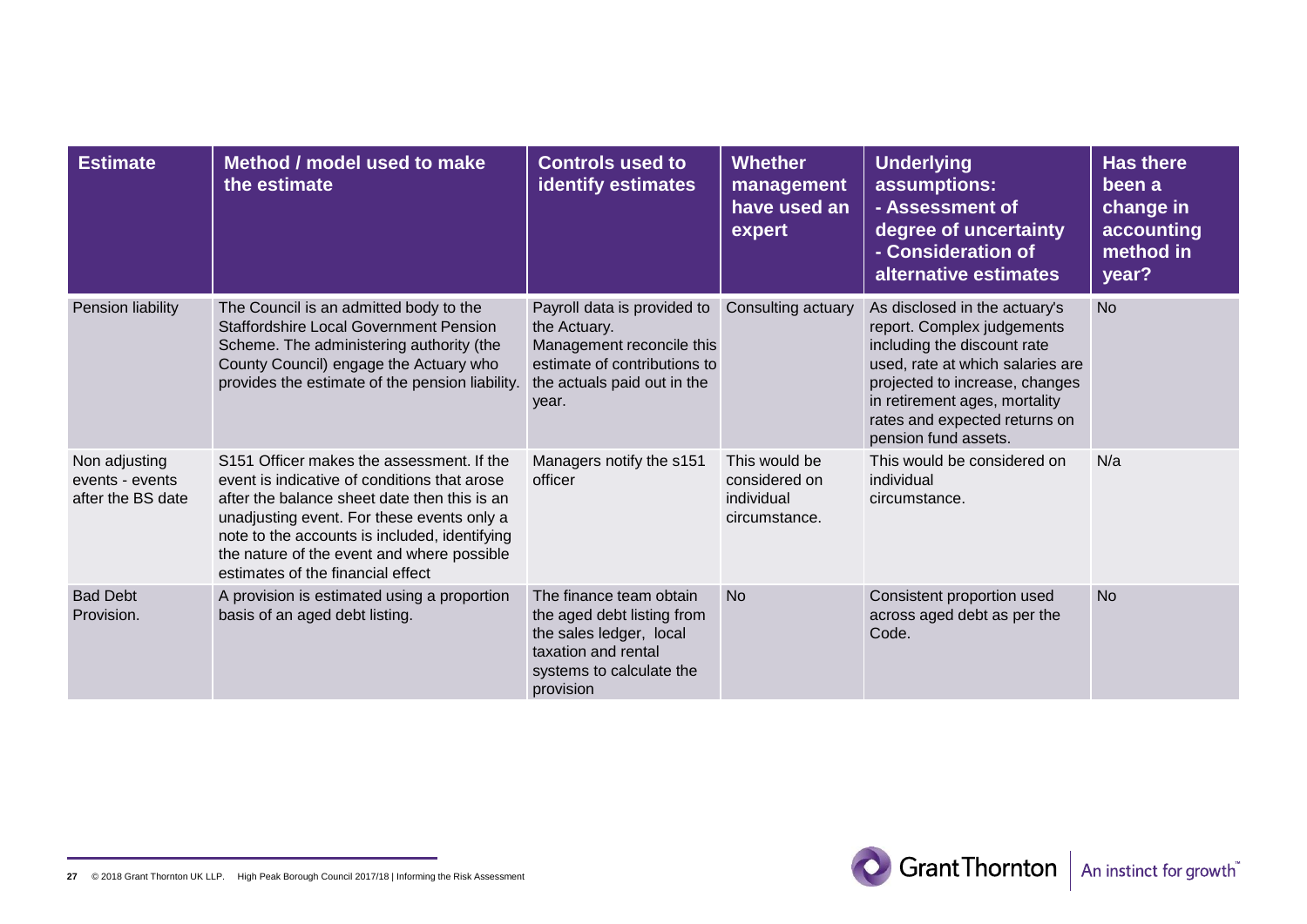| <b>Estimate</b>                | Method / model used to make<br>the estimate                                                                                                                                                                                                                                                                                                                                                                                                                                                                                                                                                                                    | <b>Controls used to</b><br><b>identify estimates</b> | <b>Whether</b><br>management<br>have used an<br>expert | <b>Underlying</b><br>assumptions:<br>- Assessment of<br>degree of uncertainty<br>- Consideration of<br>alternative estimates                                                                                                                                                                                                                                                                                                                                                                                                                                                                                                                  | <b>Has there</b><br>been a<br>change in<br>accounting<br>method in<br>year? |
|--------------------------------|--------------------------------------------------------------------------------------------------------------------------------------------------------------------------------------------------------------------------------------------------------------------------------------------------------------------------------------------------------------------------------------------------------------------------------------------------------------------------------------------------------------------------------------------------------------------------------------------------------------------------------|------------------------------------------------------|--------------------------------------------------------|-----------------------------------------------------------------------------------------------------------------------------------------------------------------------------------------------------------------------------------------------------------------------------------------------------------------------------------------------------------------------------------------------------------------------------------------------------------------------------------------------------------------------------------------------------------------------------------------------------------------------------------------------|-----------------------------------------------------------------------------|
| Provisions for<br>liabilities. | Provisions are made where an event has<br>taken place that gives the Council a legal or<br>constructive obligation that probably requires aware of the obligation.<br>settlement by a transfer of economic<br>benefits, but where the timing of the transfer<br>is uncertain. Provisions are charged as an<br>expense to the appropriate service line in the<br>CI&ES in the year that the Council becomes<br>aware of the obligation, and are measured at<br>the best estimate at the balance sheet date<br>of the expenditure required to settle the<br>obligation, taking into account relevant risks<br>and uncertainties. | Charged in the year<br>that the Council becomes      | <b>No</b>                                              | Estimated settlements are<br>reviewed at the end of each<br>financial year - where it<br>becomes less than probable<br>that a transfer of economic<br>benefits will now be required (or<br>a lower settlement than<br>anticipated is made), the<br>provision is reversed and<br>credited back to the relevant<br>service. Where some or all of<br>the payment required to settle a<br>provision is expected to be<br>recovered from another party<br>(e.g. from an insurance claim),<br>this is only recognised as<br>income for the relevant service<br>if it is virtually certain that<br>reimbursement will be received<br>by the Council. | <b>No</b>                                                                   |

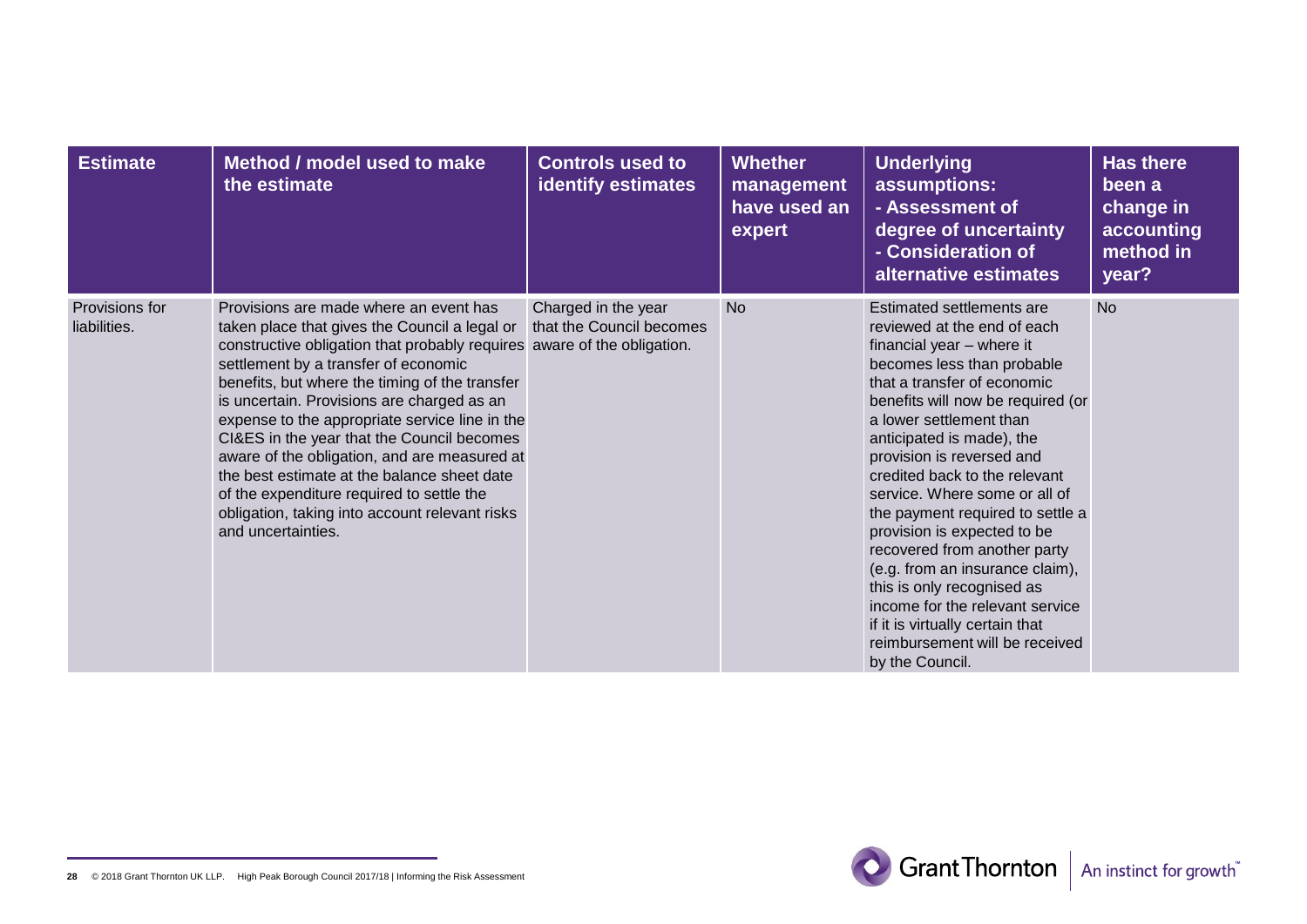| <b>Estimate</b> | Method / model used to make<br>the estimate                                                                                                                                                                                                                                                                                                                                                                                                                                                                                                                                                                                                                                                                                                 | <b>Controls used to</b><br><b>identify estimates</b>                                                                                                                                                                                                                                                                                                               | <b>Whether</b><br>management<br>have used an<br>expert | <b>Underlying</b><br>assumptions:<br>- Assessment of<br>degree of uncertainty<br>- Consideration of<br>alternative estimates                                                                                                                                                                                                                                                                                                                                                                                                                                                                                                                                                                                                                        | <b>Has there</b><br>been a<br>change in<br>accounting<br>method in<br>year? |
|-----------------|---------------------------------------------------------------------------------------------------------------------------------------------------------------------------------------------------------------------------------------------------------------------------------------------------------------------------------------------------------------------------------------------------------------------------------------------------------------------------------------------------------------------------------------------------------------------------------------------------------------------------------------------------------------------------------------------------------------------------------------------|--------------------------------------------------------------------------------------------------------------------------------------------------------------------------------------------------------------------------------------------------------------------------------------------------------------------------------------------------------------------|--------------------------------------------------------|-----------------------------------------------------------------------------------------------------------------------------------------------------------------------------------------------------------------------------------------------------------------------------------------------------------------------------------------------------------------------------------------------------------------------------------------------------------------------------------------------------------------------------------------------------------------------------------------------------------------------------------------------------------------------------------------------------------------------------------------------------|-----------------------------------------------------------------------------|
| Accruals        | Finance team collate accruals of expenditure<br>and income. Activity is accounted for in the<br>financial year that it takes place, not when<br>money is paid or received.<br>While processes and procedures will be<br>maintained to capture all accruals, resources<br>will be focused on identifying individual<br>transactions of £5,000 and above<br>An Accumulated Absences creditor balance<br>is at £102,000 to reflect the value of time<br>owed to employees for accrued holidays,<br>TOIL (time off in lieu) and flexitime. This<br>balance is based on an historic value subject Review of circumstances<br>to annual review and amendment where<br>there have been significant changes in staff<br>numbers or working patterns | Review financial systems<br>to identify where goods<br>have been received but not<br>paid for.<br>Requests of service<br>managers to identify any<br>other goods or services<br>received or provided but<br>not paid for, concentrating<br>on transactions greater<br>than £5,000.<br>that indicate the approach<br>to annual leave accrual is<br>no longer valid. | <b>No</b>                                              | Accruals for income and<br>expenditure often based on<br>known values.<br>Where accruals are estimated<br>the latest available information<br>is used.<br>The value of the accruals below<br>the threshold of £5,000<br>identified in prior years is not a<br>material amount.<br>The annual leave accrual is<br>based on historic records. An<br>annual review will be performed<br>to assess whether there any<br>circumstances that mean the<br>historic calculation of annual<br>leave is no longer a reasonable<br>estimate and whether the<br>survey process needs to be<br>performed on a partial or<br>complete basis. Events likely to<br>trigger such a decision would<br>be significant changes in staff<br>numbers or working patterns. | <b>No</b>                                                                   |